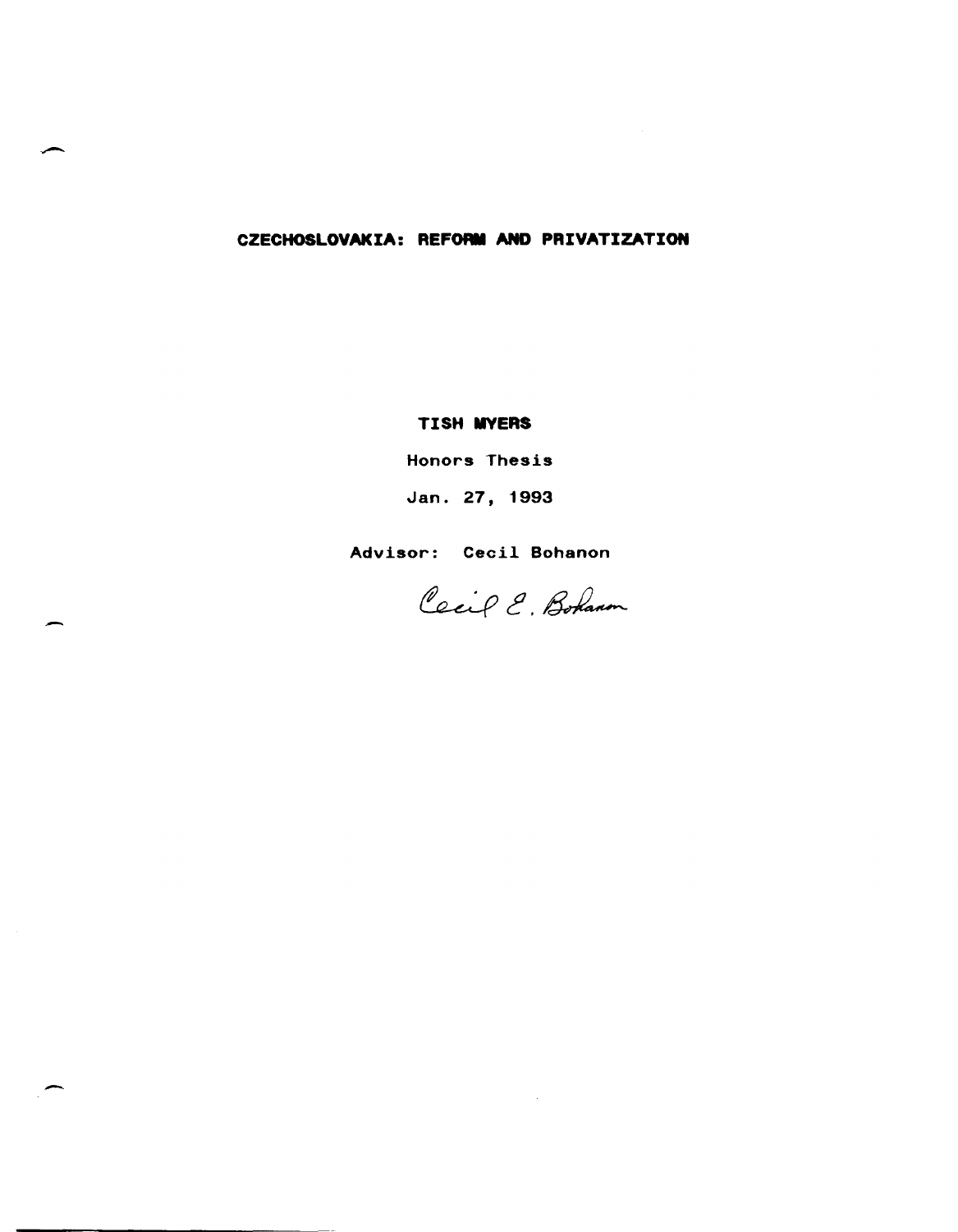SpCuil  $The$ ::  $L$   $D$  $2\times5$   $^{\circ}\!\!\!\!\phantom{1}^{\circ}\,$ *.lJ/*  l~y·3  $M \in \mathcal{U}$ 

 $\overline{\phantom{0}}$ 

-

-

#### **ABSTRACT**

Czechoslovakia is a nation consisting of two different republics. The Czech and Slovak republics, though close in proximity, are vastly different because of their separate histories. The Czech's have historically been greatly influenced by the intellectually and culturally advanced societies of Austria and Germany while the Slovak's have been mainly controled by the underdeveloped society of Hungary. These influences, along with those of the communist rule, have enabled Czechoslovakia to be the most successful of the former communist Eastern European nations in introducing a capitalist economy into its society.

Since the fall of the communist regime, Czechoslovakia has undergone radical changes to try to improve the quality of life for its people. There has been some opposition to the radicals in the government due to a few of the negative short-term effects of the transition from communism to capitalism, such as unemployment and scarcity of consumer goods, but the foreseen long-term benefits of capitalism are acknowledged by the majority of the people. With the privatization of business and price liberalization, plans are developing for more investment from foreign countries furthermore, the Czech and Slovak people are expecting better lives in the future what they experienced under communist rule.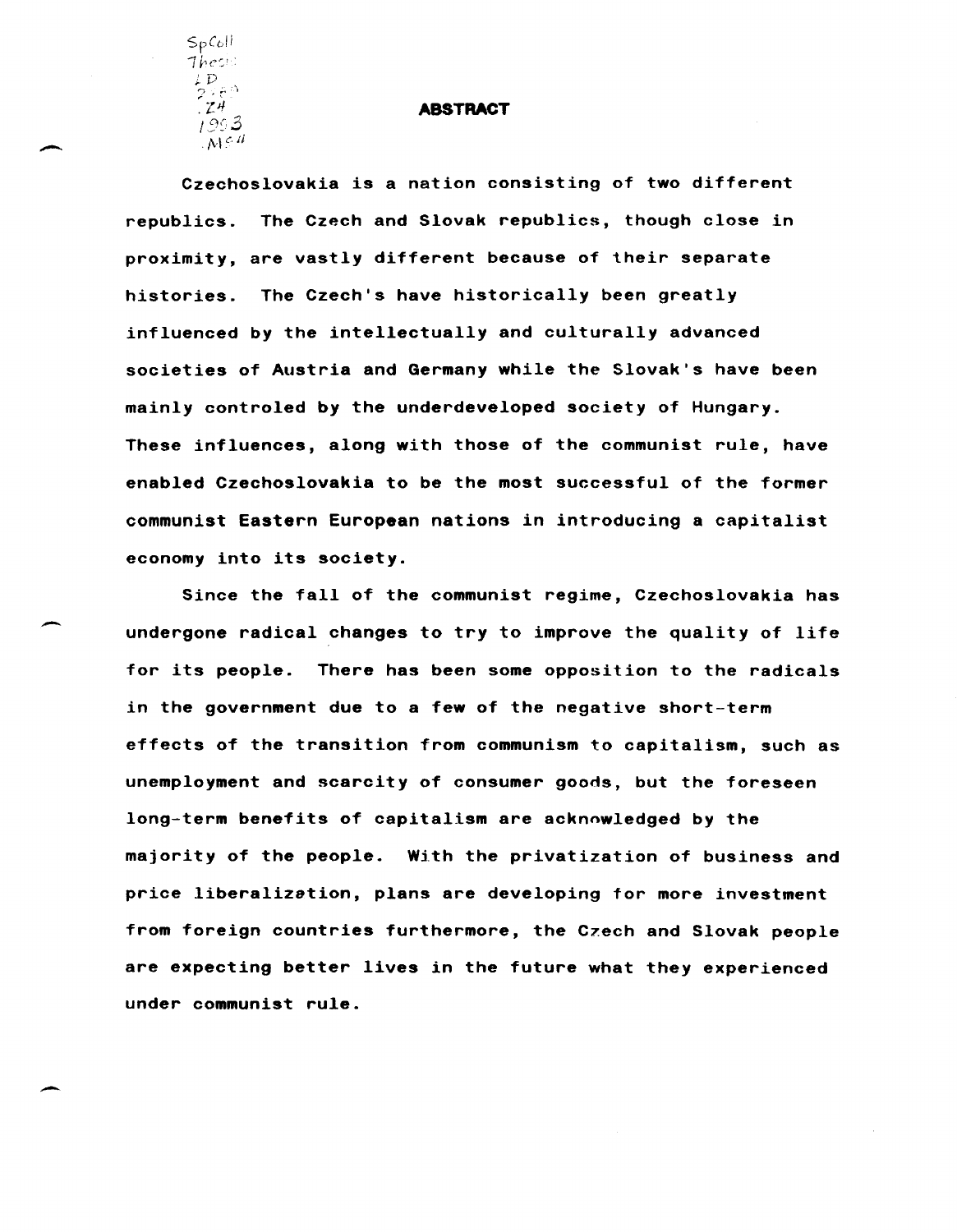The recent events in Eastern Europe have caused many<br>changes. Aside from the social and political changes, econom<br>changes. Aside from the social and political changes, econom changes. Aside from the social and political changes, economic change has been one of great interest. One of these Eastern European nations, Czechoslovakia, has been more successful than the others in moving to a free market economy. Even though the differences between the two republics of this nation have torn them apart, economic reforms such as privatization, price liberalization, banking system and currency changes have been very effective. Relations and trade with the West have also improved and have been important in helping Czechoslovakia in it's reform process.

### **HISTORY OF CZECHOSLOVAKIA**

The Federal Republic of Czechoslovakia was formed in 1918 by two peoples, the Czechs and the Slovaks, who are closely related yet have some very different historical experiences. To fully understand the recent developments in Czechoslovakia, one must first get acquainted with the history of these two groups. The ancestors of the Czechs and the Slovaks were once united in the Great Moravian Empire in the ninth century which is the basis of the bond between the two peoples. Soon after, the two groups went their separate ways when the Hungarians conquered Slovakia in the late ninth century.

In their search for independence, both groups of people struggled against powerful neighbor countries. The Czechs have had much more success with self-rule than their conterparts.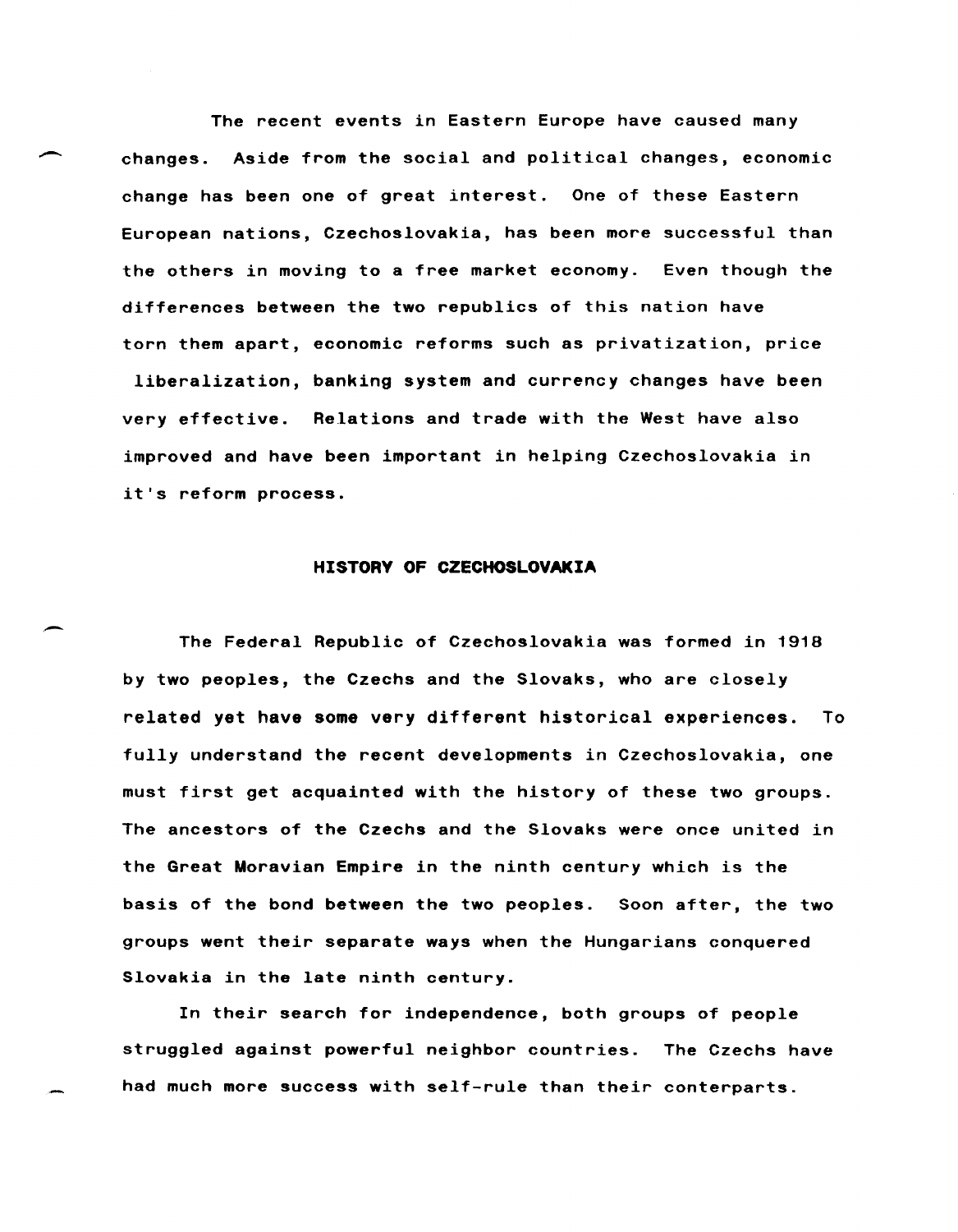From the tenth to the fifteenth century, the Czech-inhabited Bohemian Kingdom was politically and militarily powerful. When many Germans began immigrating into Bohemia, tension was created between the Czechs and the Germans. In 1403, the Czechs challenged papal authority and the incident turned into a national struggle for political and ecclesiastical independence. Czechs maintained political self-rule for over two centuries thereafter.

Soon after the Czech acceptance of a Hapsburg ruler as a monarch, in 1526, the Hapsburgs overtook the Bohemian Kingdom. In 1620, at the Battle of White Mountain, the Hapsburgs defeated the resisting Bohemian estates. The Czech leaders were either killed or went into exile and Czech lands were incorporated into Austria.

During the nineteenth century industrial revolution, the peasant Czech nation was transformed into a society that included industrial workers, a middle class, and an elite group of intellectuals. With the influence of the Enlightenment and romanticism, the Czechs revived their culture and national consciousness. By the mid-nineteenth century, Czechs were making political demands of independence. Austria's parliamentary system allowed them to legalize a language decree putting Czech equal to German in Bohemian administration and law. They were almost allowed to reinstate the historic rights of the Bohemian Kingdom but were stopped by strong disapproval from Germany and Hungary.

The Slovaks had a much more difficult history than the

-2-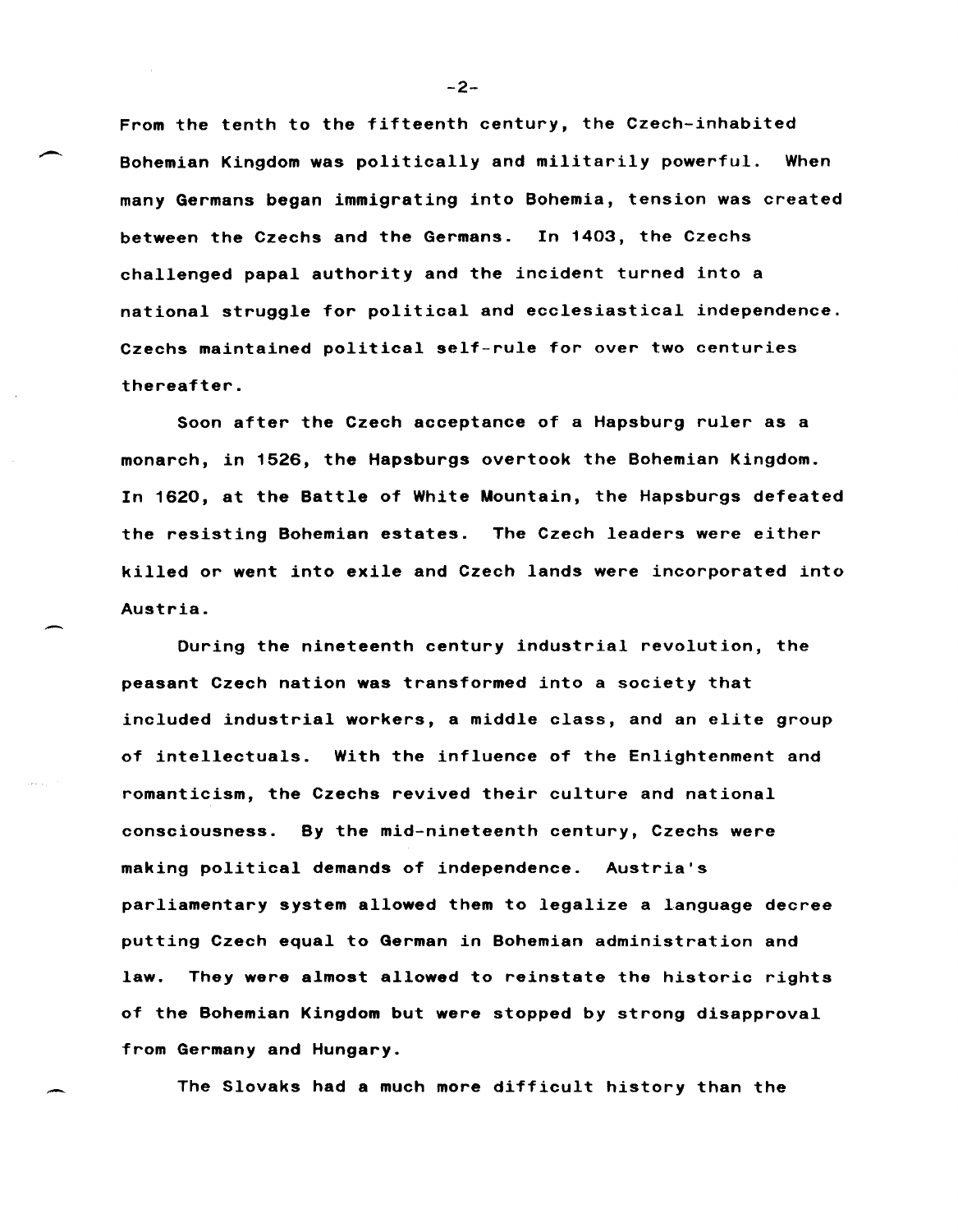Czechs. In the tenth century, they were incorporated into the Kingdom of Hungary and reduced to being serfs of Hungarian overlords.

Over the years, the Slovaks had some contact with the Czechs. For a short period of time in the fifteenth century, Czech Hussite armies occupied parts of Slovakia. And in the sixteenth century, Czech Protestant literature circulated in Slovakia and the Czech language became the literary language of educated Slovaks.

Until the end of the nineteenth century, when Slovakia became industrialized, the Slovak people remained rural serfs led by a small group of intellectuals. After determining the nature of the Slovak identity, the Slovaks made an attempt at establishing cultural institutions and demanding some political rights, but were stopped by the ruling Hungarian aristocracy.

At the beginning of World War I, a Czech leader, Tomas Masaryk, promoted the idea of reuniting the Czechs and Slovaks into one political entity. The Slovaks were then struggling to keep their newly found national identity and quickly agreed to the joining of the two countries. The Czechs and Slovaks formed a new political state in 1918 called the Czechoslovak Republic. The government consisted of a parliamentary democracy and, though surrounded by hostile neighbors, thrived for twenty years.

Pressure from within by dissatisfied German minorities and from agressive neighbors caused the break up of the newly formed nation. Tension was great in the Sudetenland where many Germans

-3-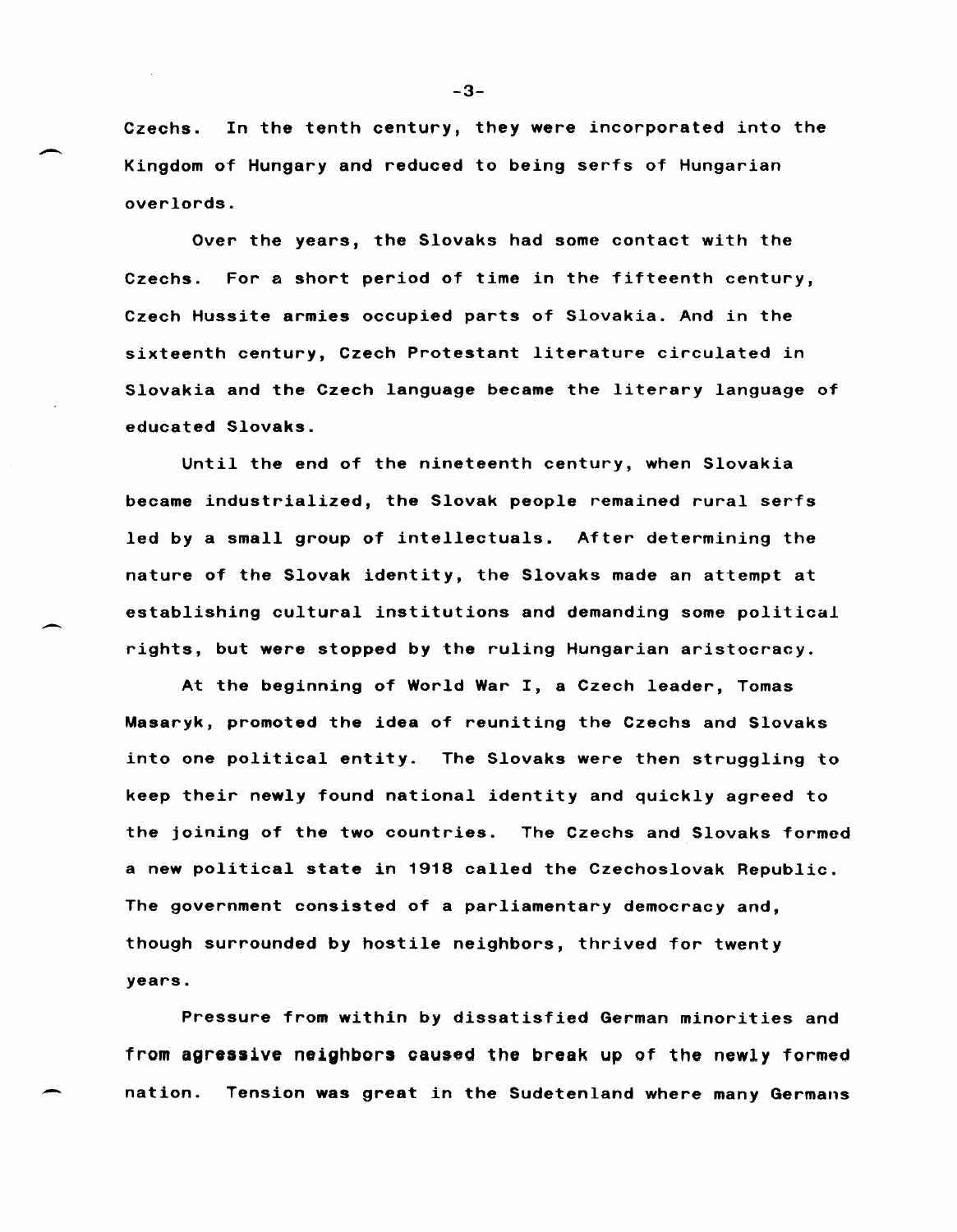lived. Hitler came to power in Germany in 1933 and demanded annexation of that highly industrialized area of Czechoslovakia. Britain and France, Czechoslovakia's major allies, wanted to avoid a war with Germany and, therefore, signed the Munich Agreement in 1938, giving the Sudetenland to the Third Reich. Soon after that, Nazi troops invaded and occupied all of Czech lands and the Slovaks declared independence.

After World War II, Czechoslovakia was reconstituted as an independent nation but was faced once more with the threat of the very powerful neighboring state, the Soviet Union. The president of Czechoslovakia made some major concessions to the Communist Party of Czechoslovakia by letting them gain control over some of the important ministries of the government such as information, internal trade, finance, and interior. His attempt to satisfy the Soviet Union while, at the same time, trying to keep Czechoslovakia's democratic, pluralistic political system failed and the communists overthrew the government in 1948. The country was quickly forced to accept Soviet rule and became a victim of Stalinization. Since that time, Czechoslovakia's democratic tradition was suppressed but not destroyed. The people have had reformist tendencies toward a more democratic form of socialism, but were quickly quieted by the anti-reformist government of the Soviet Union. The strongest reform movement which took place in 1968, and even included support from within the Czechoslovak Communist Party, ended with an invasion by the Warsaw Pact military forces of the country.1

In November 1989, as a result of the break up of the Soviet

-4-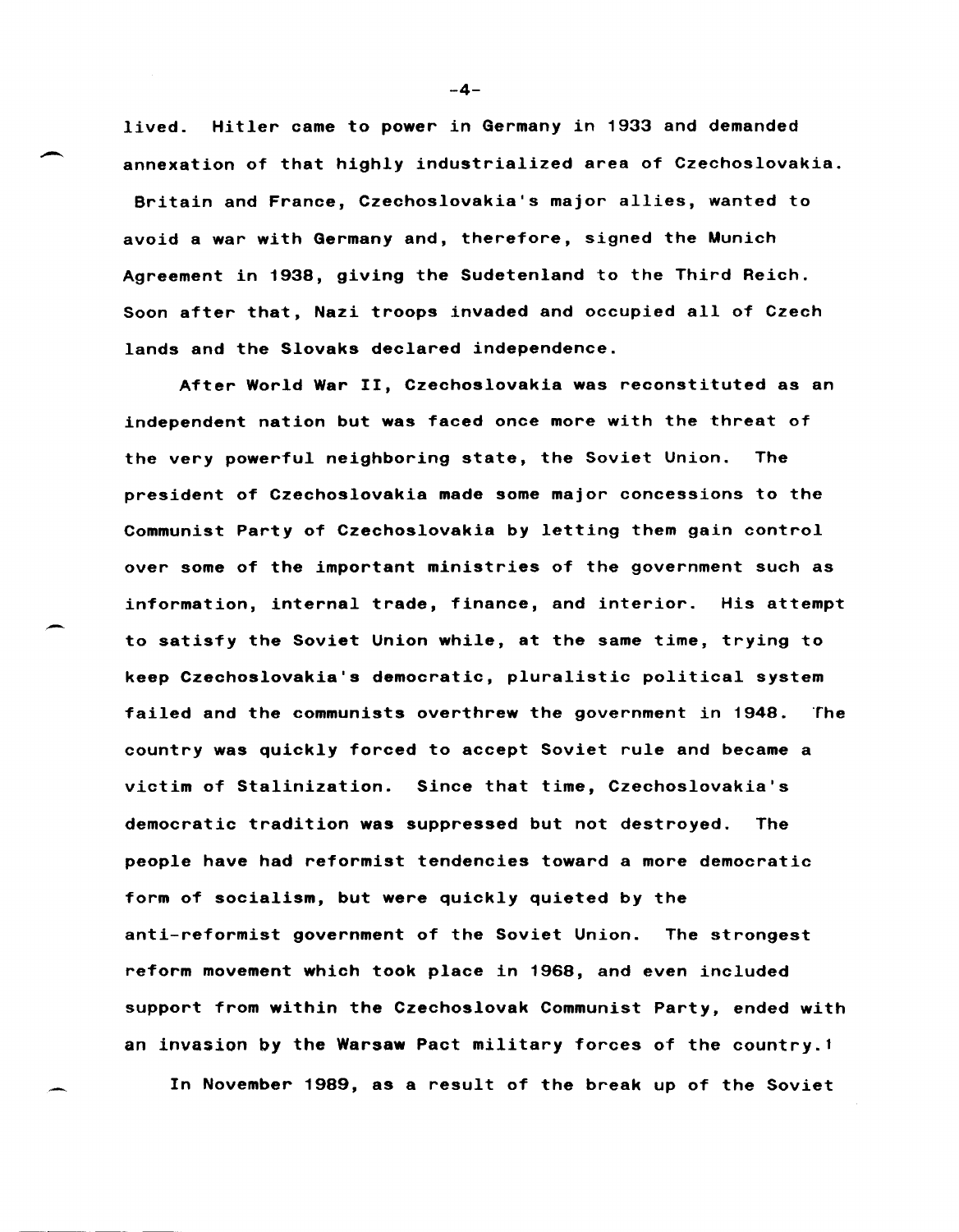Union, Czechoslovakia was given the opportunity to elect its government and to redesign its economy. Before 1989, the country had no legal base for a market economy, virtually no private sector, economic activity that was concentrated in large units, prices that were completely controlled, and heavy dependency on other communist nations for its foreign trade. <sup>2</sup> In deciding to change to a market economy, the leaders of the country had to develop a major structural reform program that included price liberalization, privatization of industry, and banking system and currency changes. Fortunately, Czechoslovakia has so far been the most successful of the three previously communist Central European nations to adopt such policies. Even with the break up of the Czech and Slovak republics in January 1991, the two areas plan to have a prosperous future with the changes that are occuring.

#### COMMUNIST LEFT-OVERS

~

Even though it seems as if Czechoslovakia is getting a fresh start at rebuilding its economy, there are many structural problems that exist in the country due to previous communist rule. Reversing these problems to improve the economy will take much work. The Eastern European economies did fairly well in the first decade of communist rule but started doing badly when they could not advance with the rest of the world by improving productivity, absorbing new technologies, making a wider range of products, and making them better.3 Czechoslovakia's income

-5-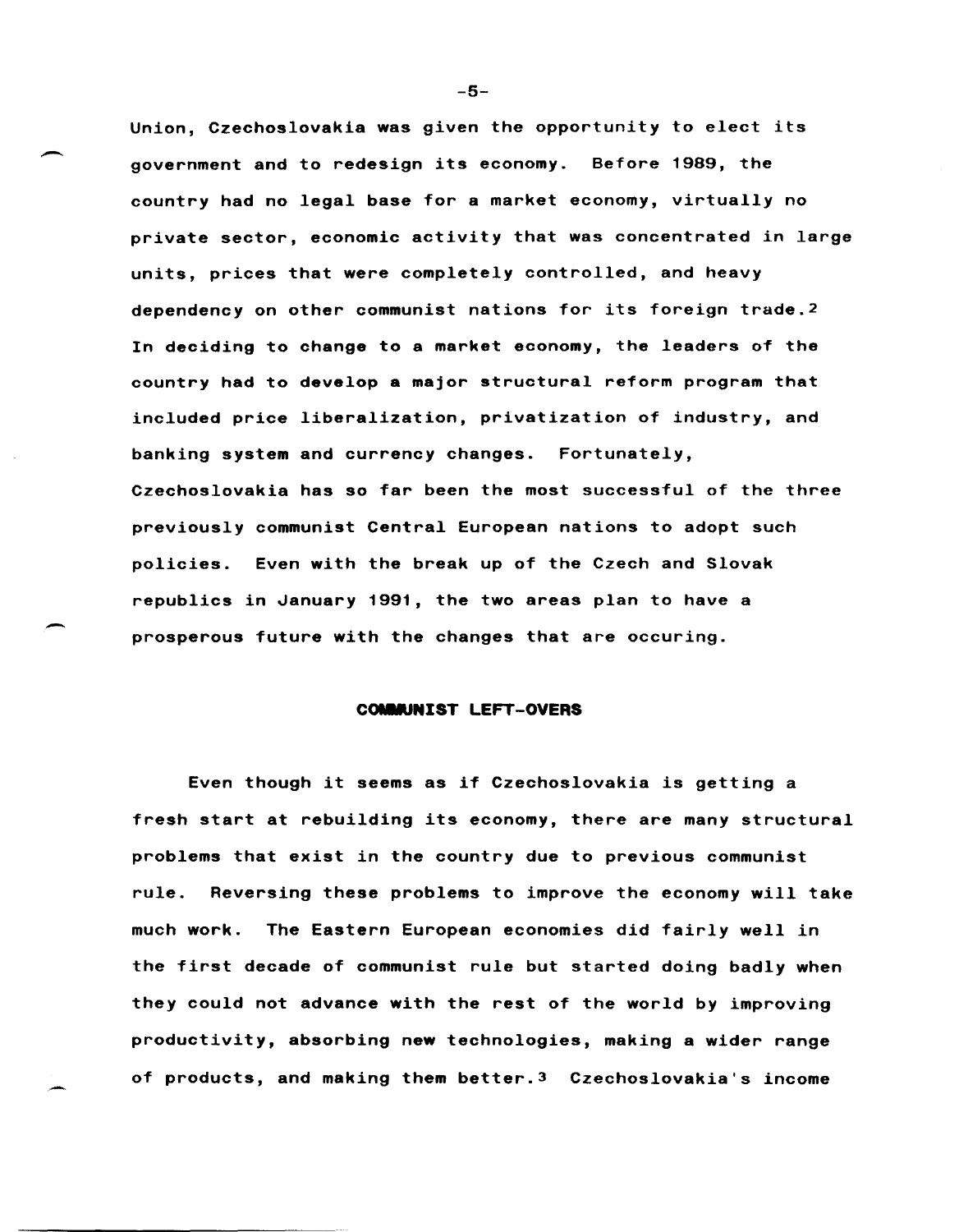per capita was comparable to that of France and Austria in the 1950's, but could not keep up in the 1960's and fell further back in the 1970's. One cannot discern exactly how the economies of Eastern Europe have been affected by communism because official statistics were rarely issued. When they were issued, they were unrealistic. Now one of these countries, Czechoslovakia, must face that its currency is practically worthless, prices are too high, telecommunications are terrible, the railroad is deteriorating, and there is a severe shortage of consumer goods. There is also a critical problem with overmanning which the communists produced so that jobs could be maintained for all people. <sup>4</sup>

All of these economic problems directly affect the average Czechoslovak citizen. In introducing a market economy, the people will face even more problems during the transition period than they did under communist rule until prices and wages stabilize. Right now, people still must accept a very low standard of living where the average monthly wage is \$100-150 at the current exchange rate of 28 crowns per dollar, and the prices of most goods are so high that the average person can only afford to buy necessities. Some basic items like bread, milk, meat, and public transportation were kept under subsidies until just recently.4 Even though Czechoslovakia produces everything needed by the people, supplies are so low that people must spend hours in queues every day to get the items they need, and the quality of the products is so low that people would rather pay higher prices for imports.5

-6-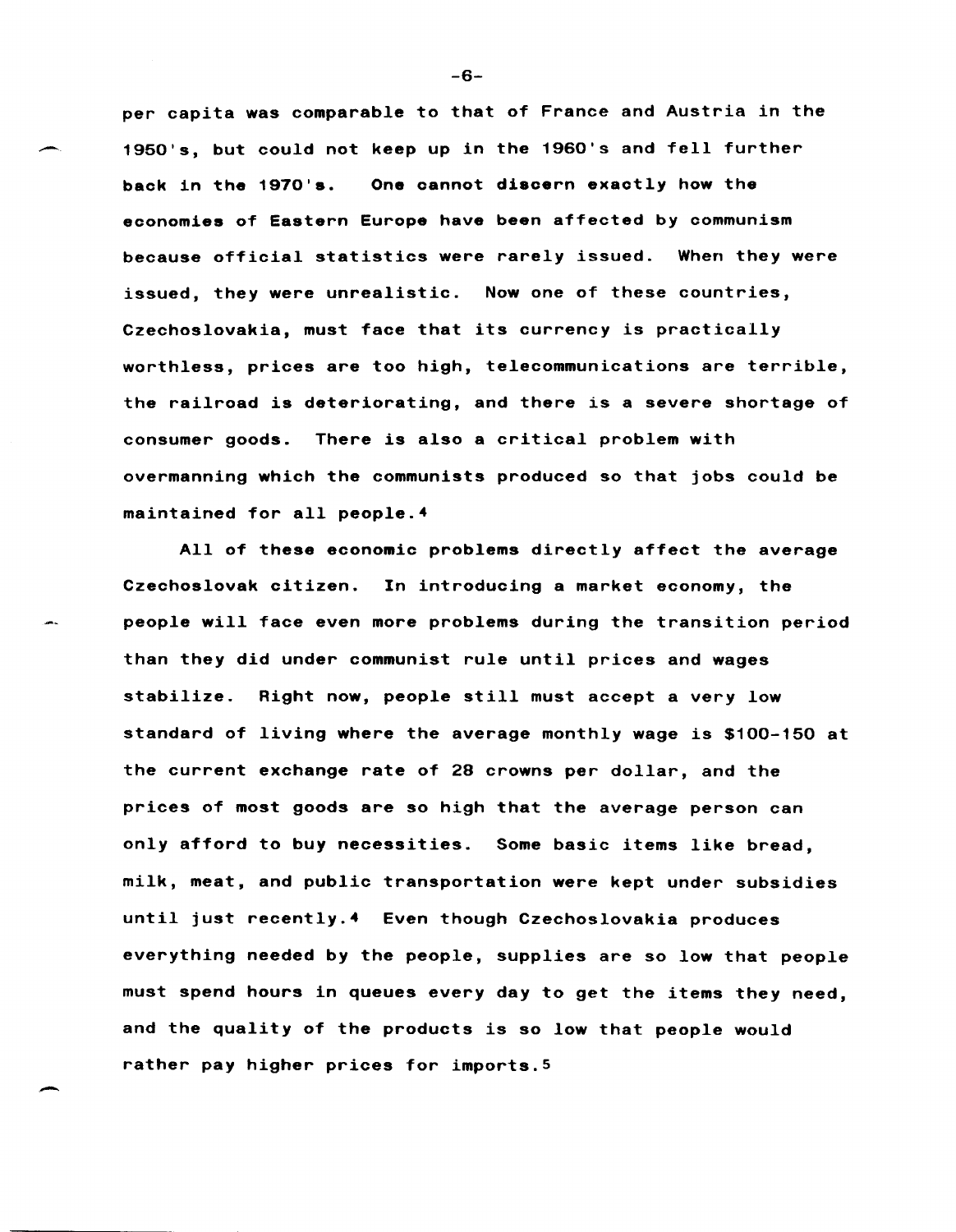It can be easily deduced that the big problem is the inefficiency of production. The country needs to increase output per worker, increase quality, and, at the same time, keep prices low. The problem with trying to increase efficiency in production is that jobs must be cut and the general public is not in favor of rising unemployment.

This particular problem is very evident in Slovakia, where most of the country's arms factories are located. When the communists took over, this area was changed from a mainly agricultural society to an industrial one producing mostly weapons. 6 Now, there is a plan to get rid of the unwanted armaments industry by changing the products that those factories produce to heavy equipment like bulldozers. Even though the Slovakian economy would no longer be dependent on selling arms to such countries as Iraq and Syria, trade unions are reluctant to change because of the fear of losing jobs. The people of Czechoslovakia are pulled in one direction by the job security that communism provided and in another direction by the hope for a better life that a market economy could give them.

### **RADICALS** VS. **GRADUALISTS**

Since the end of the communist control in Czechoslovakia, the government has enthusiasticly agreed that the change to a market economy would benefit the country. After the decision of what changes to make, leaders ceased to agree. Government officials have been split on the issue of the pace of reforms.

-7-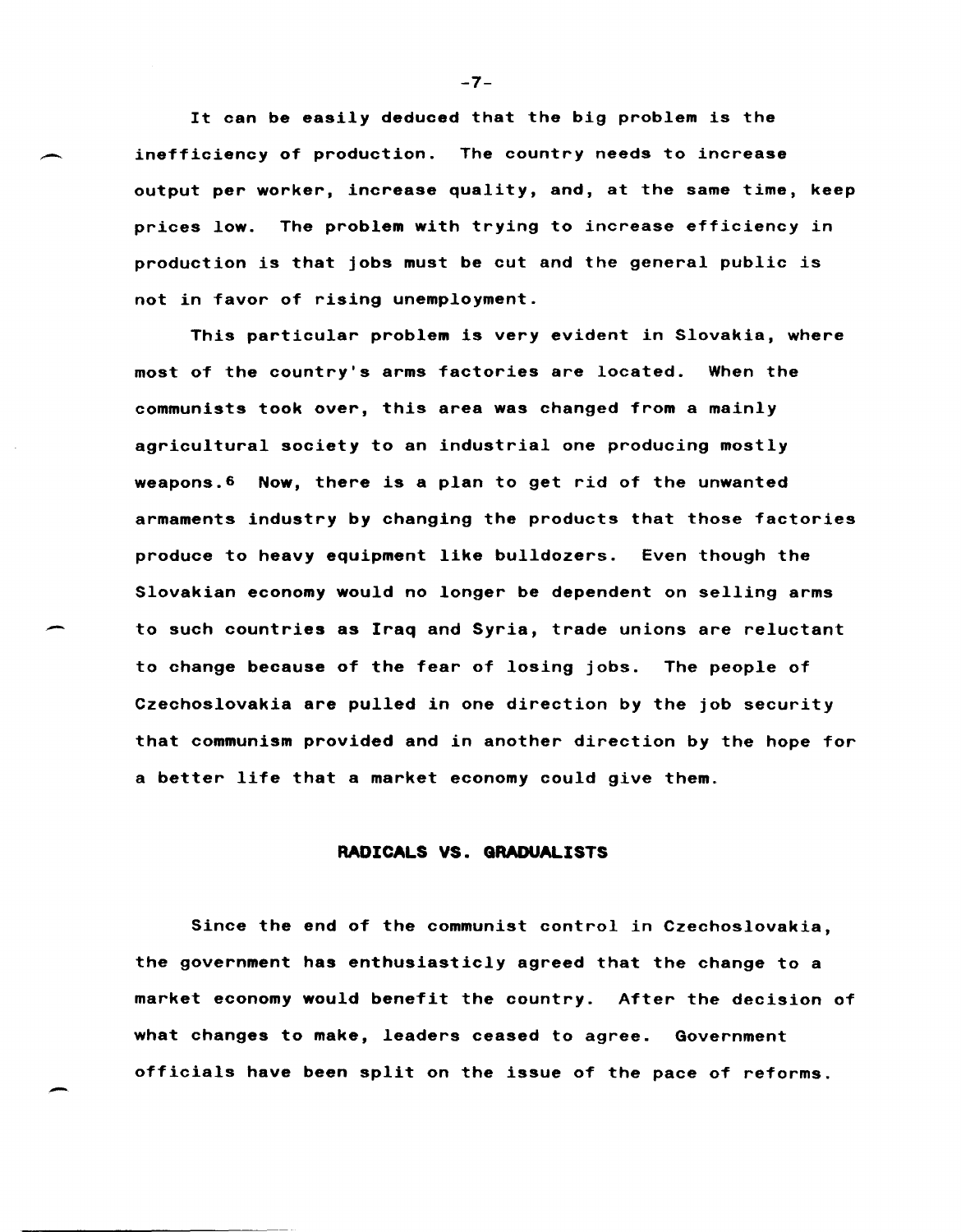The radicals say that "social and economic pain is more likely to be accepted if it is concentrated in the immediate aftermath of the post-communist revolution, rather than dragged out."7 In firm opposition, the gradualists are afraid of the effects that might be caused by "shock therapay."

The two men around whom this controversy centers are Czech Premier Vaclav Klaus and the Slovak Premier Vladimir Meciar. Klaus follows the belief of the well-known economist Milton Freidman that the immediate introduction of free market policies is crucial to the success of the switch from communism to a market economy.8 This means the prompt removal of government control on prices, exchange rates, wages, and government monopolies. With these changes, the radicals do not expect to see benefits immediately, but assure that with patience, the wealth and the living standards of the population will increase over the next few years. They claim that the public should be prepared to make sacrifices, at first, in order to reap the benefits of a free market economy.

The gradualists like Meciar do not believe that the public is prepared to make those sacrifices. They feel that radical changes in economic policy will cause more harm than good leading to massive unemployment and high prices. According to them, changes should be make very slowly so as not to disrupt economic stability. Not all gradualists are former communists like Meciar, who turned nationalist after the Velvet Revolution. He has led the Slovak movement to stop the economic reform and the privatization program that Klaus developed as Finance

-8-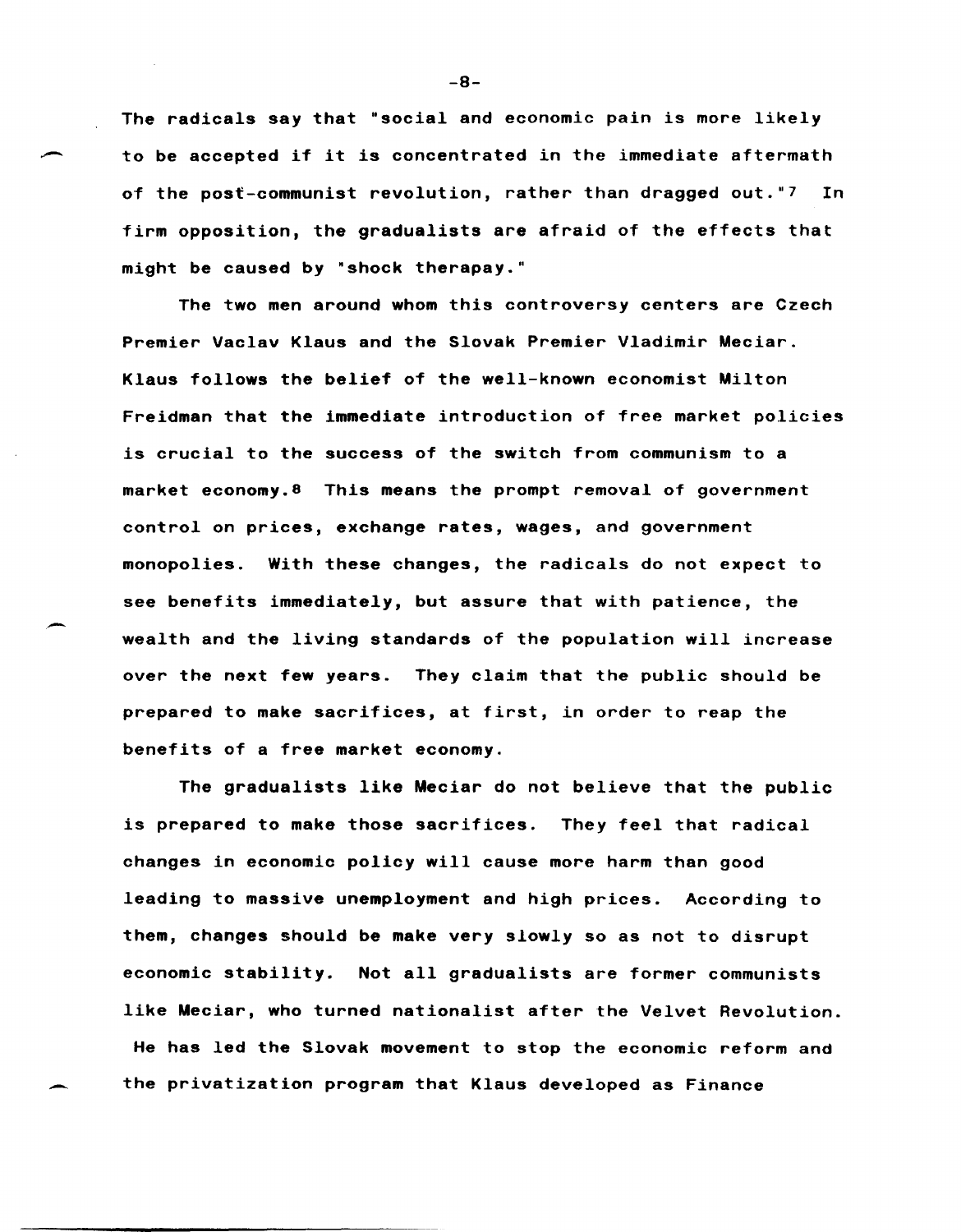Minister of the country.9

 $\overline{\phantom{a}}$ 

-

It was this controversy which delayed the introduction of many reform laws and, eventually, led to the splitting of the two republics into independent countries. Meciar wanted more autonomy from Prague to set a slower pace of reform for Slovakia, but no compromises could made. The split was inevitable. On January 1, 1993, the two republics separated. Only time will tell which pace of reform is the most successful.

#### **RESOURCES**

In order to develop the Czech and Slovak economies, the country must depend on the productive utilization of its resources. The country has several natural resources. Its principal crops consist of wheat, barley, potatoes, sugarbeets, and hops. Its energy resources include coal which is mined on a large scale, hydro-electric and nuclear power. Other important natural resources include forestry, copper, zinc, and gold. <sup>11</sup> Compared with the rest of Eastern Europe, Czechoslovakia is one of the most industrialized countries with a well developed industrial infrastructure. Czechoslovak industry, which made up 66% of national income and 36% of employment in 1990, has five major components: engineering (22% of total industry); food industry (13.9%); chemicals (11.9%); electro-technical and metalworking (10.4%); and steel (9.5%).10 One of the country's most important resources is its people. Czechoslovakia has a

-9-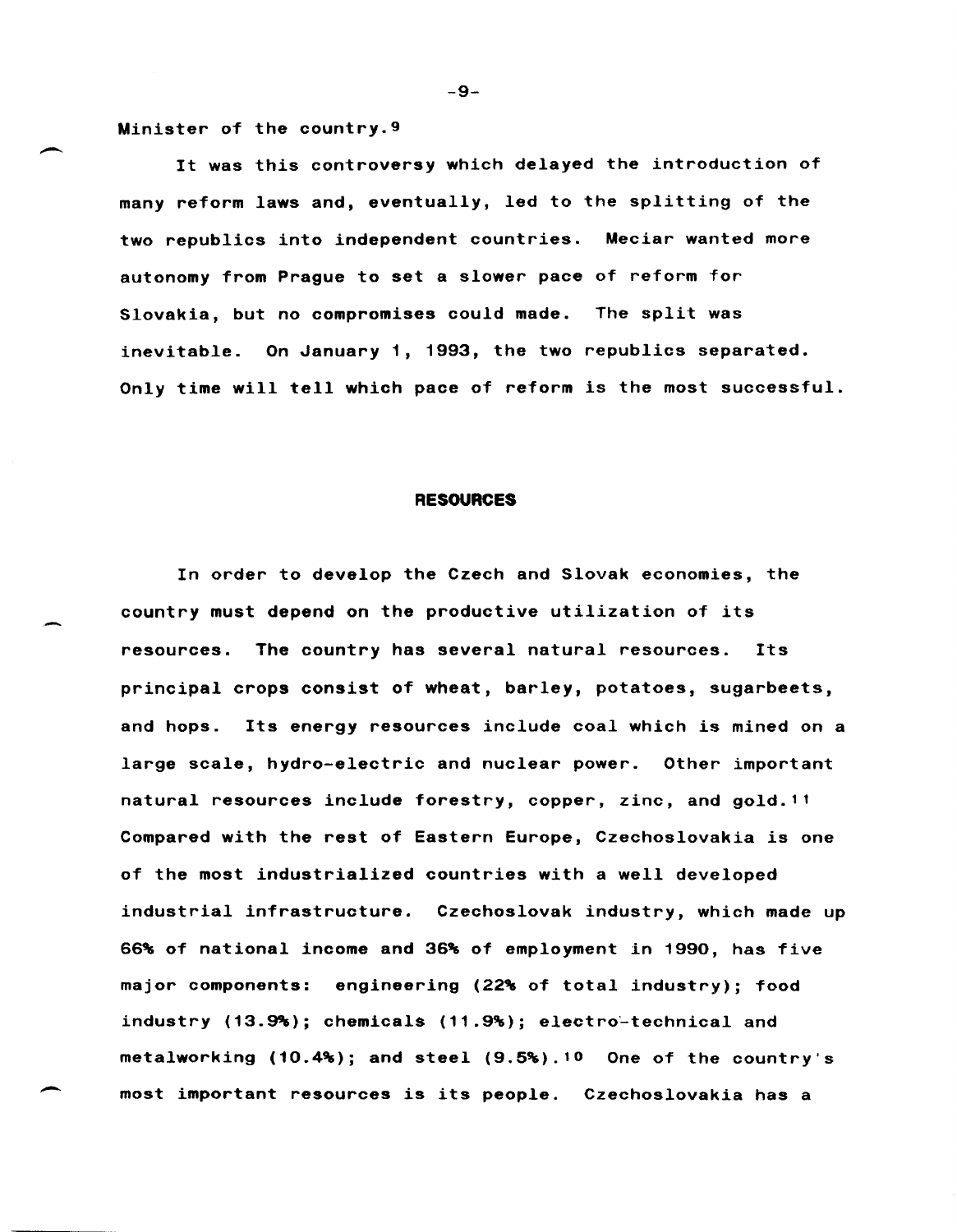strong tradition in engineering and manufacturing and the capability of producing quality products. Most Czechs believe that forty years of communism is not enough to destroy their history of highly successful, highly skilled workers. It is precisely this history that can help Czechoslovakia overcome the economic struggle it is facing. There are several traditional Czechoslovak industries that require the use of skilled workers such as glass cutters, jewelry makers, brewers, and porcelain producers. 12 These people are being used to produce high quality, skilled labor intensive goods that are in great demand in the West. There are also a great number of unskilled workers who have the capability of increasing productivity with the right training and management.

### **RECENT ECONOMIC STATISTICS**

Overall, the economic outlook for Czechoslovakia is good considering the stress that an economic transition can cause. Following the turmoil of the Velvet Revolution, the country's net material product fell only 1.1% and there was a decrease in real wages of only 5.7%. In spite of the wage decrease, domestic demand rose, as did consumption, in anticipation of the devaluation of the crown.

With the effects of many policies enacted in 1991, the economy took a downturn. The GOP dropped by 16%, real wages decreased 25%, and unemployment rose to a yearly average of ~ 4.17%. Most of this was due to financial difficulties that

 $-10-$ 

~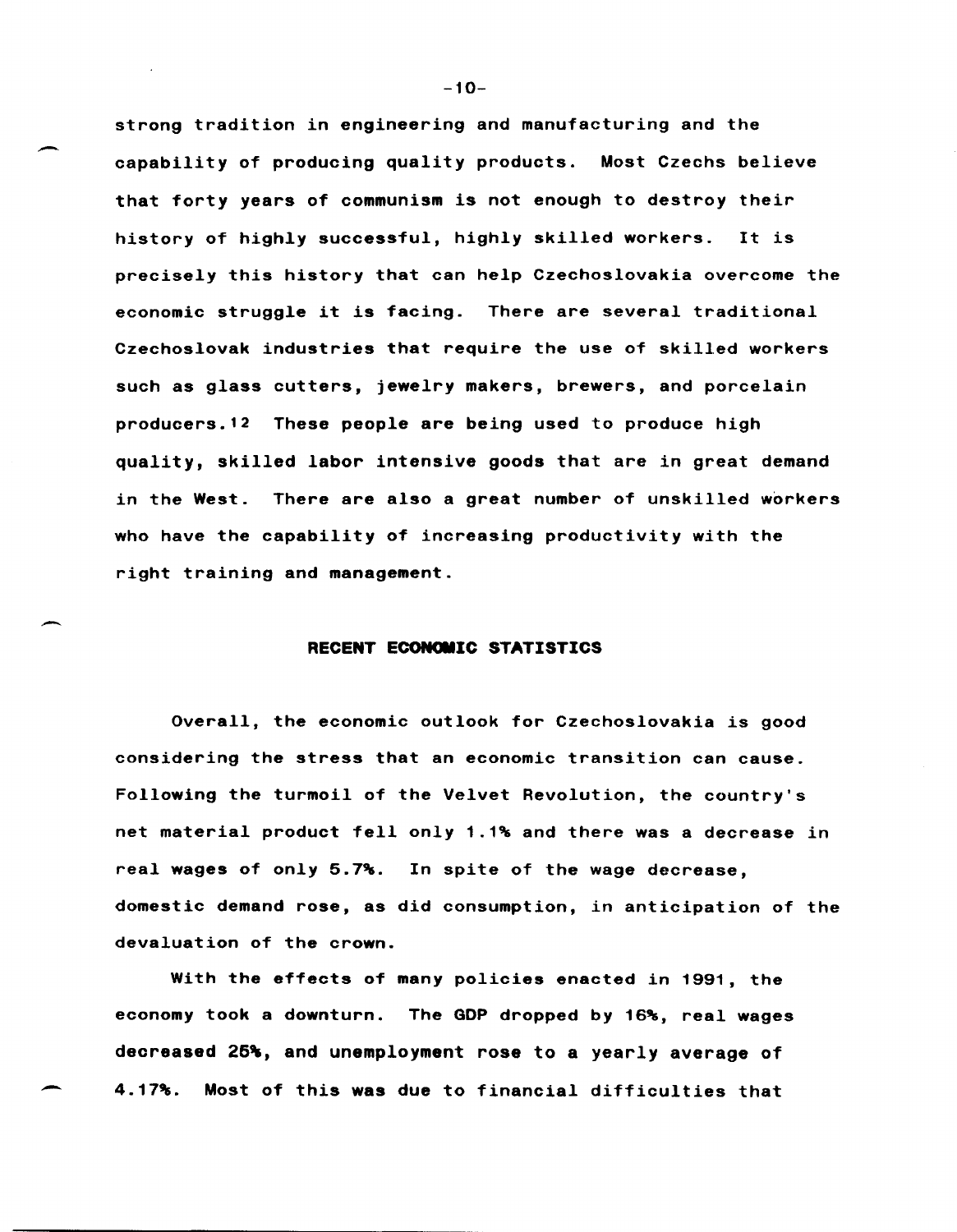businesses were facing because of the devaluation of the crown in December 1990 that made raw material imports more expensive. Decreasing subsidies, and privatization of some 25,000 small businesses also caused difficulties. In addition to government subsidies being reduced form 16% of GOP in 1989 to 4.6% in 1991, the deregulation of prices began in 1991. Price regulation was reduced from 85% of GOP under regulation in 1991 to only 13-16% in January of 1991 and decreased to a small  $5-6$ % by October of 1991. This caused prices to increase 49.2% in the first half of 1991, but they steadied during the summer for a 53.6% change in prices for the entire year. Prices are estimated only to have risen 10-15% in 1992. The reason that such changes could be made while keeping economic stability was the tight monetary and fiscal policies used by the government. <sup>2</sup>

Unemployment is expected to increase slightly as privatization of inefficiently-run businesses continues, but this privatization will also bring new investment to the country. Economic conditions that may result from the split of the Czech and Slovak republics are unknown, but a big economic difference can already be seen between the two with 5% unemployment in the Czech Republic, as of March 1992, and 13% in the Slovak Republic. <sup>13</sup>

### **BANKINa SYSTEM AND CURRENCY**

The banking system in Czechoslovakia consists of a central bank freed from government control in January 1990. The central

-11-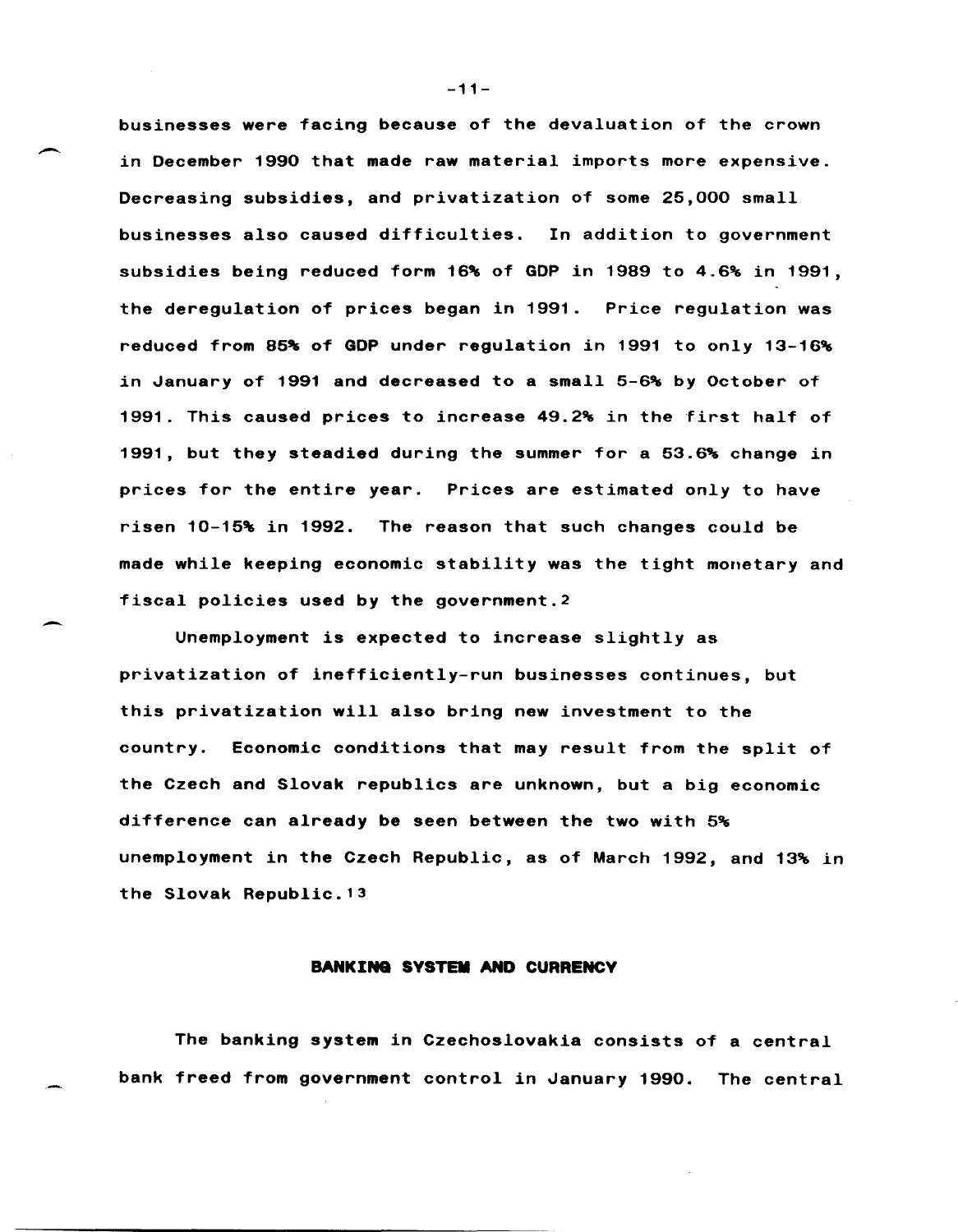bank has the responsibility of regulating the money supply and the commercial banking sector and inplementing fiscal and monetary policy.12 Since reforms began, 36 commercial banks have been established and representative offices have been opened by over forty foreign banks. Banking activities still are severely segmented and there is a lack of competition, but with further development and experience, competition is sure to improve. With the liberalization of access to foreign exchange in January 1991, most foreign exchange controls were abolished. An active interbank market in foreign exchange has, therefore, developed due to a growth in foreign currency deposits. 14 The State Bank is responsible for setting the discount rate and overall reserve ratios for banks. In March 1992, it abolished interest rate ceilings and considered ending credit limits. The State Bank, instead, continued setting lending limits because of the uncertainty of the relationship of the two republics. 15 Credit ceilings in 1992 were slightly increased to support growth in the private sector.16

Czechoslovakia formerly had two differnt exchange rates for the crown; a commercial rate and a tourist rate. Since the tourist rate of exchange was much higher at 30 crowns per dollar than the commercial rate (14.25 crowns), an opportunity for black market exchange was present. On January 1, 1991, the country instituted a new foreign exchange regime which creates one rate and implements internal convertability of the crown. The exchange rate is set daily using a market value and floats against the dollar within a set band.17 The internal

-12-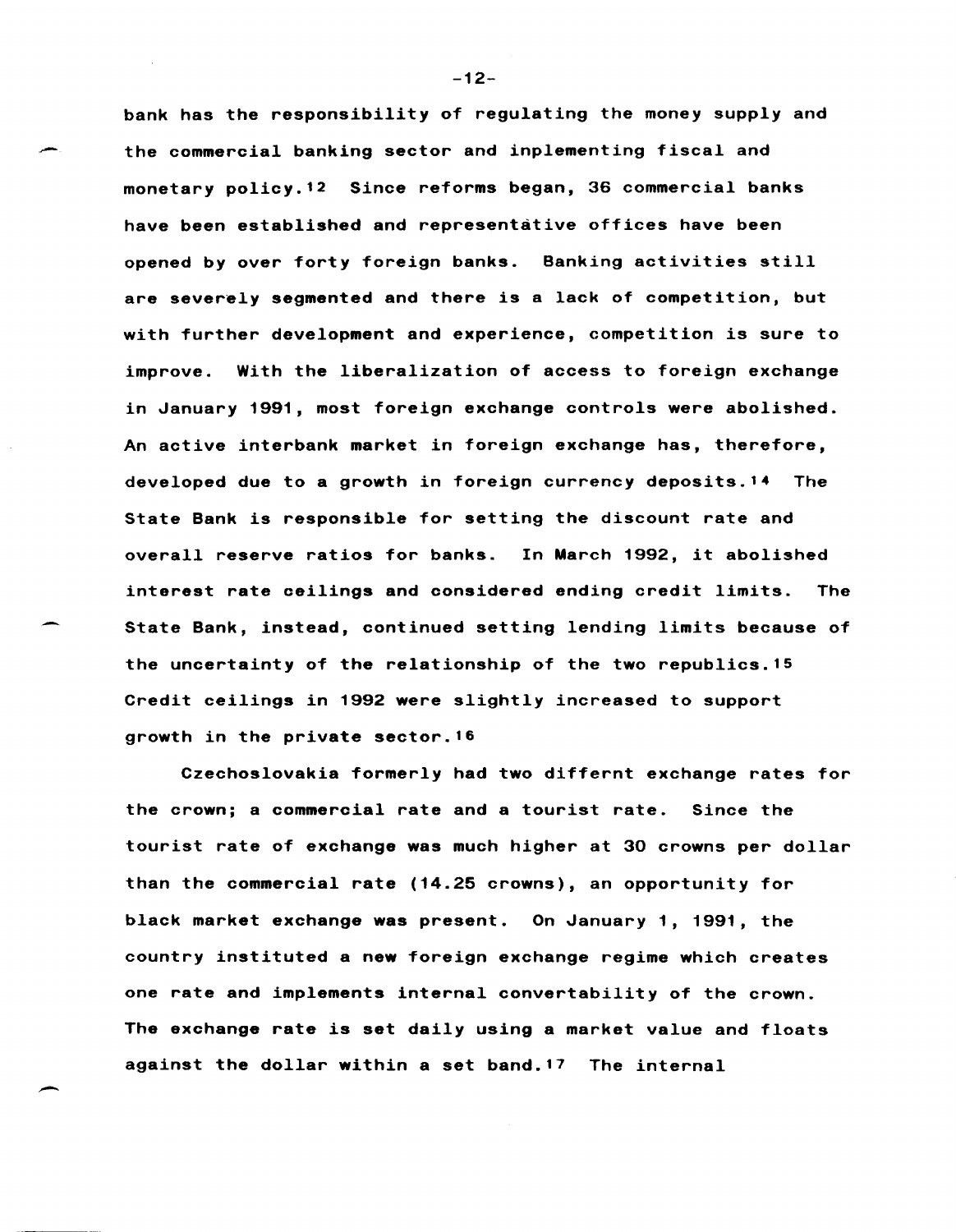convertability allows businesses to freely convert crowns into foreign currency for current account transactions. In addition, all foreign currency receipts held within the country must be offered to the State Bank for crowns. Bank accounts denominated in foreign currency are only allowed for paid in capital by the foreign shareholder. 18 There are some controls on the exchange of foreign currency, to keep the exchange rate and reserves stable, but for the most part, currency can be exchanged freely.

#### **PRIVATIZATION OF BUSINESS**

The decision on how to privatize formerly state-owned businesses has been one of the most important choices the government has had to make in planning for the transition to a market economy. The process of shifting 120,000 small and medium-sized enterprises and more than 4,000 large enterprises to the private sector is a comlpex task. Preparation for privatization involved the passage of several laws detailing the procedures for restitution and privatization, the first of which were enacted at the beginning of 1991.

.-.

-

The small-scale privatization started in 1991 as local committees throughout Czechoslovakia auctioned off small businesses. By the end of March 1991, a total of 17,621 small businesses in the Czech Republic and 8,536 in the Slovak Republic had been privatized yeilding approximately \$750 million and \$375 million respectively. In addition, it is estimated that 100,000 small and medium sized businesses were returned to

 $-13-$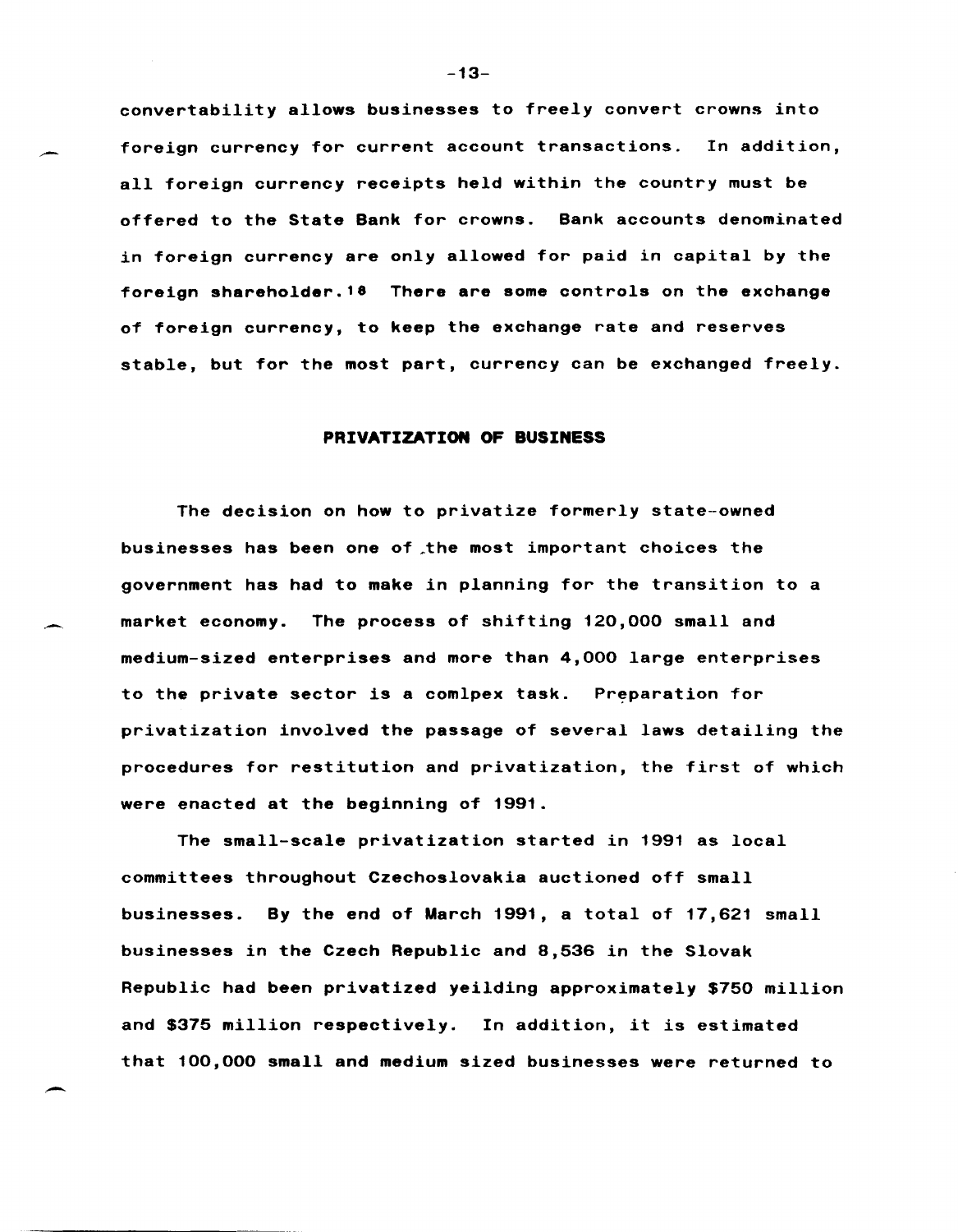former owners or their heirs to undo some of the nationalizations which occured under communist rule.

The first wave of the large-scale privatization, which would put one-third of Czechoslovak industry in private hands, began in 1992. Under the large-scale program, each large enterprise must submit a privatization plan to its founding ministry for approval. Other interested parties, including foreign investors can submit competing plans. Except for setting aside 3% of shares for a fund to cover restitution claims, there is great flexibility to tailor plans to an enterprise's needs. Enterprise shares can go to foreign investors, be sold to domestic investors, distributed to employees, retained by the state, etc.

Enterprises can also designate some or all of their shares to be sold through the "voucher method" designed by the Czechoslovak government. Each citizen over the age of 18 is allowed to puchase books of vouchers for 1030 crowns which can then be used to bid for shares in enterprises or invested in mutual funds. Public interest in the voucher system developed quickly when several mutual funds sprung up offering ten to thirty times the initial cost of the vouchers. About 8.5 million citizens bought and registered voucher books for the first round. The government plans to privatize 95% of large enterprises by the end of 1993.19

It is estimated that 70-80% of Czechoslovakia's enterprises are technically bankrupt. After the transfer to private ownership, it is expected that private shareholders will start

 $-14-$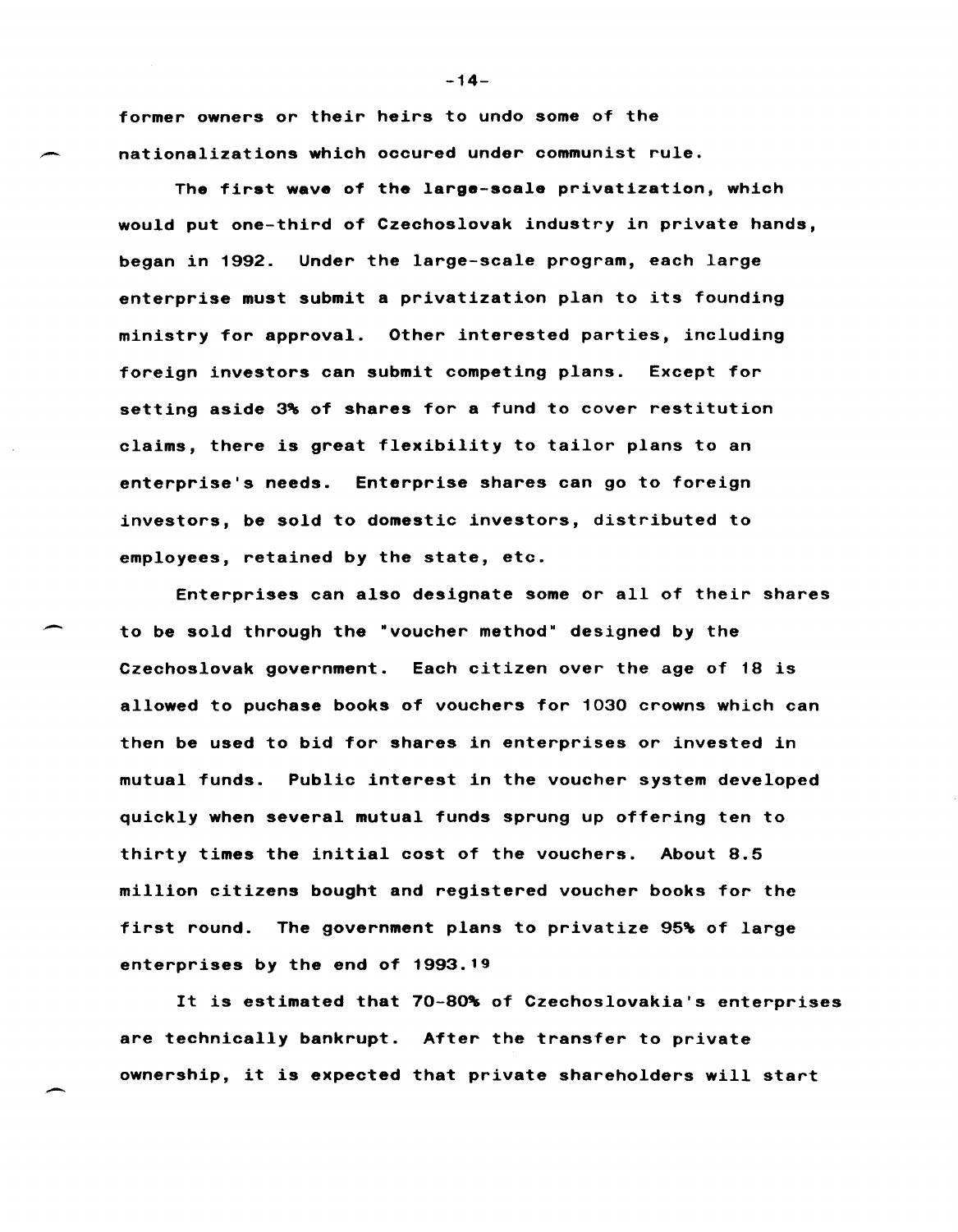to restructure, sell, or liquidate their companies and that many enterprises will fail. Many citizens participating in the voucher system will find that they own a peice of nothing, but they will be warned by the government of this from the beginning. 20

Privatization of the agricultural sector poses a different set of problems, because agriculture has been controlled by cooperatives which are not technically state enterprises. Laws have been passed restoring land to the original owners. In the Spring of 1992, land owners and cooperative members from each cooperative voted to form a committee which would develop plans to dispose of property and to reorganize or dissolve the cooperative. <sup>19</sup>

The loss of Slovakia from the Federation could prove to be a benefit for the privatization of Czech enterprises. The Slovak government and people have been reluctant to participate in the privatization plan from the beginning. Most of the country's unwanted armaments industry is located in Slovakia, also. Without Slovakia to hold it back, the Czech Republic will be quicker at privatizing enterprises and probably more successful in the 10ng-run. <sup>21</sup>

--

### **PRICE LIBERALIZATION**

Price liberalization, along with privatization, is one of the major steps required of Eastern European nations wanting a market economy. Many skeptics argue that liberalization of

-15-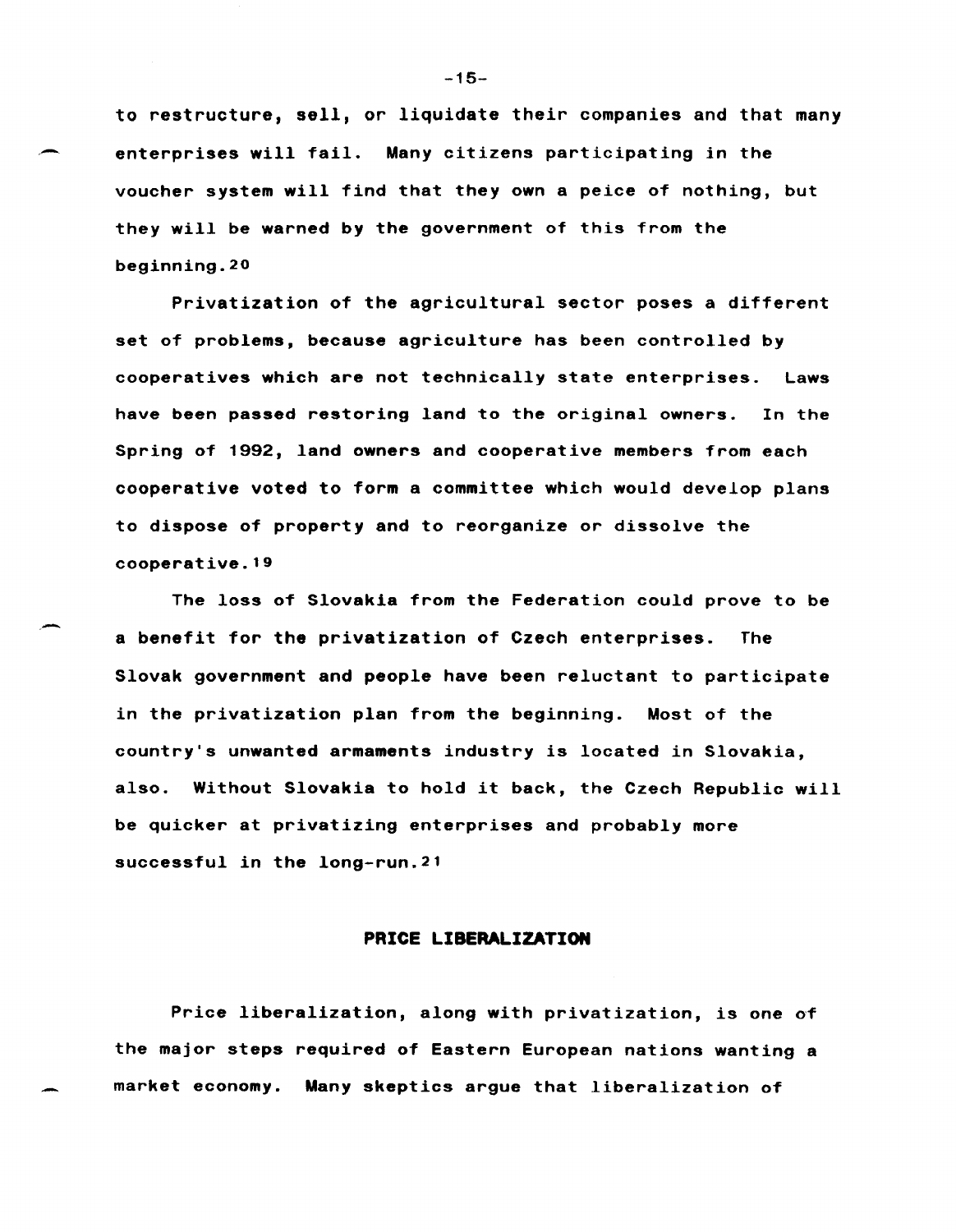prices and wages will lead to heavy inflation. Because the seller of a product is able to set the price of the product, inflation may be caused in the short term. But if the price of a product if too high, consumers will not buy much of the product. Eventually, the seller will be forced to decrease the price in order to sell an adequate amount of the product. It is this concept that many communists have difficulty in understanding. The seller of a product has a desire to make a profit, but if too few items are sold, the profit is very low.

The definition of price is misunderstood in the former communist countries. People say that, in Eastern Europe, goods are cheap, but you cannot find them. The nominal price may be low in these countries, but when one must stand in line for hours to buy an item, the time one spends becomes part of the real price. Considering the time that Czechoslovak citizens spend shopping for goods, the real price that they pay for the items they purchase is much more than they realize.

On January 1, 1991, a price liberalization program was introduced in Czechoslovakia covering most goods and services. As a result, prices increased by 49.2% during the first half of the year, but quickly stabilized thereafter. In autumn of 1991, price controls were removed from previous heavily subsidized bread, milk, and meat. Granulated sugar was left as the only major food product still subject to price control.22 To protect the economy from a wage-price spiral, the government has formed an agreement with employers and trade unions allowing modest wage increases. Even with this allowance, wages have not

-16-

--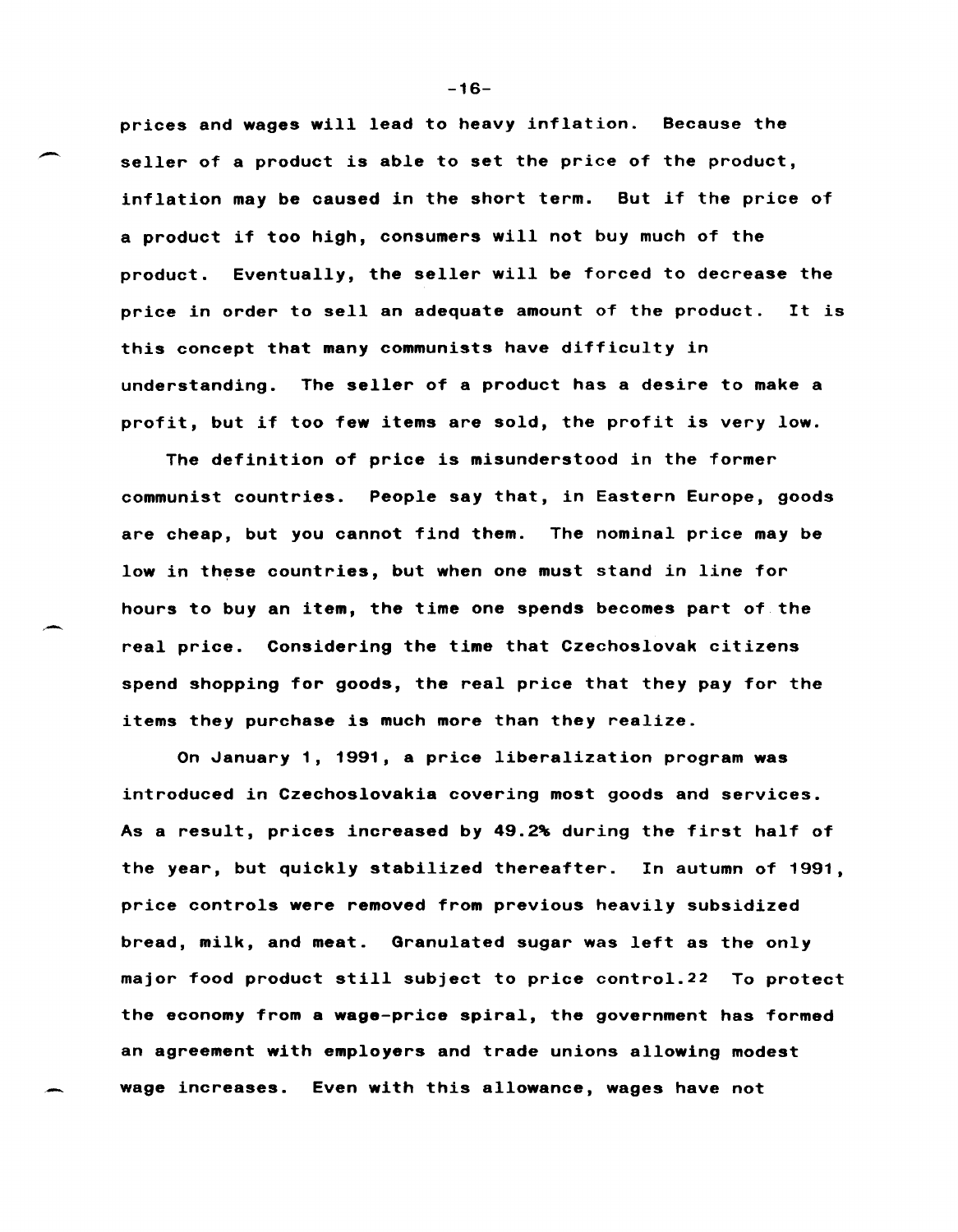increased much because many enterprises cannot afford to pay higher wages. 23 This also helps facilitate the strict monetary policy to keep the crown stable.

### FOREIGN INVESTMENT AND TRADE

Opening up to the world has been one of Czechoslovakia's goals since it decided to adopt a free market economy\_ Restructuring the country's economy will require a large amount of capital which must come from outside sources. Recognizing this fact, the Czechoslovak government has made some radical changes in its laws and regulations governing foreign investment and trade.

Joint ventures have been legal in Czechoslovakia since 1986, but were then strictly controlled by the government. Now, foreign investors can invest in an existing Czechoslovak enterprise, establish a new business with a domestic partner, or set up a 100% foreign owned company. Since April 1991, foreign investments could be made without any formal approval from the federal, Czech, or Slovak ministries of finance, except when it is done through the large privatization program. 12 To promote foreign investments, the government has dropped restrictions on the repatriation of profits and developed tax incentives.14 According to reports from the State Bank, in 1991, direct foreign invesment was about \$600 million.24 Foreign investment is expected to increase as privatization progresses. The majority of foreign investment has occured in the Czech Republic where investors have committed \$5 billion to privatization

 $-17-$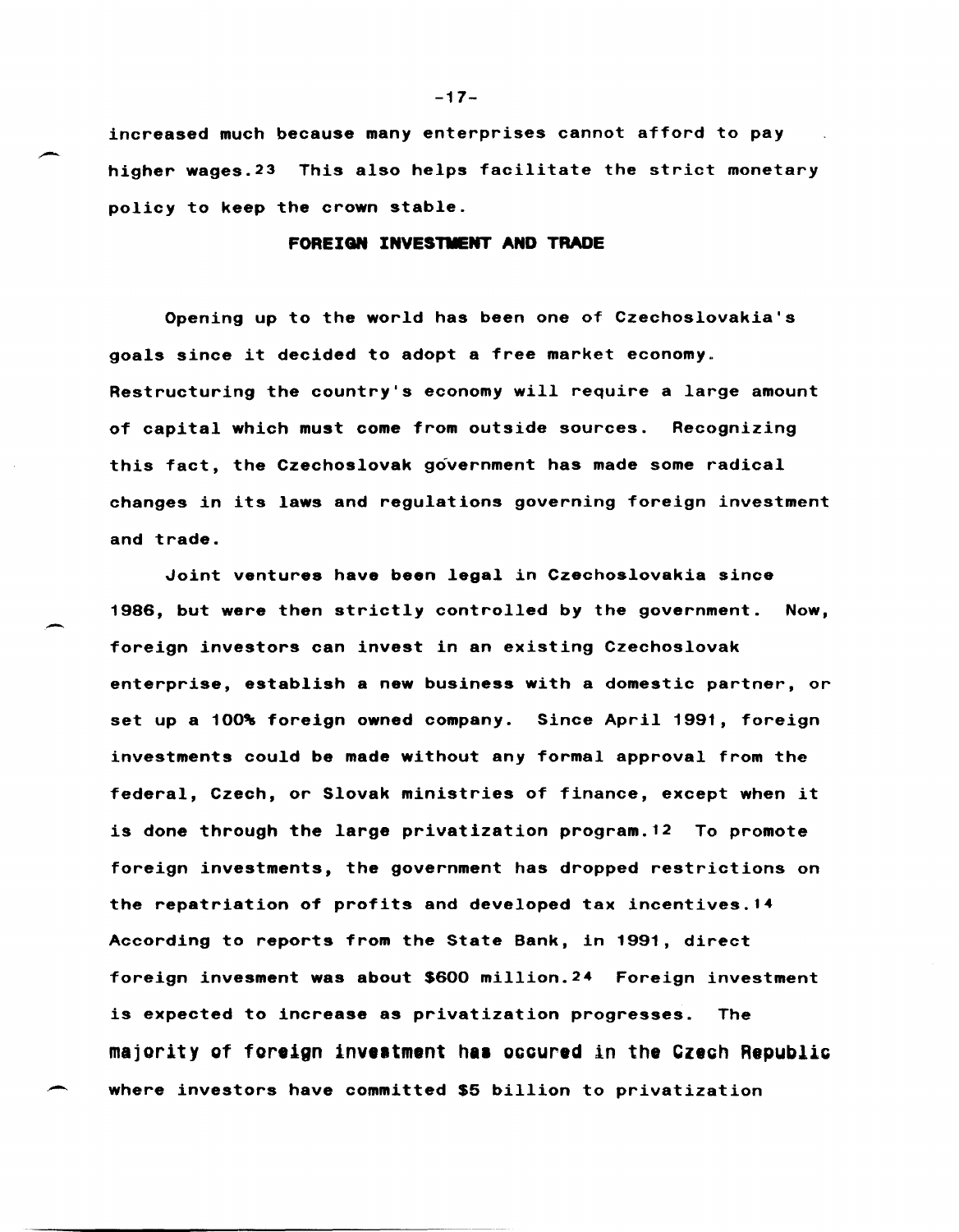projects which would be \$490 per capita investment.

-

 $\overline{\phantom{0}}$ 

Czechoslovak trade with other countries has decreased over the last few years due to the collapse of eastern markets, but trade with the West is increasing. The current account went from a \$400 million surplus in 1989 to a \$1.1 billion deficit in 1990 because of a sharp rise in imports. 2 That deficit was financed entirely by reserves. Concern about the stability of the crown prompted the government to introduce an import surcharge of 20%, applied mainly to consumer goods, in December of 1990.14 In 1991, there was a trade surplus of \$300 million due more to a drop in imports by 20.5% than an increase in exports. Total exports actually fell 9.8% that year, but exports to Western developed countries rose by one percent. <sup>16</sup> The devaluation of the crown in December of 1990 helped develop exports to Western countries. The lack of imports in 1991 may have harmed consumers because of a lack of consumer goods to protect them from domestic monopolies. A rise in exports to developed countries in 1992 will help the Czechoslovak economy by building up foreign currency reserves which will give the country a better ability to purchase more imports in the future.

The government has adopted several new policies in the last few years to promote trade. Since April 1991, any Czechoslovak-registered company which lists foreign trade as one of its activities can take part in foregn trade without having to register with the Federal Ministry of Foreign Trade. Areas that are of concern for national security, such as armaments and drugs, still require government authorization.22 After the

-18-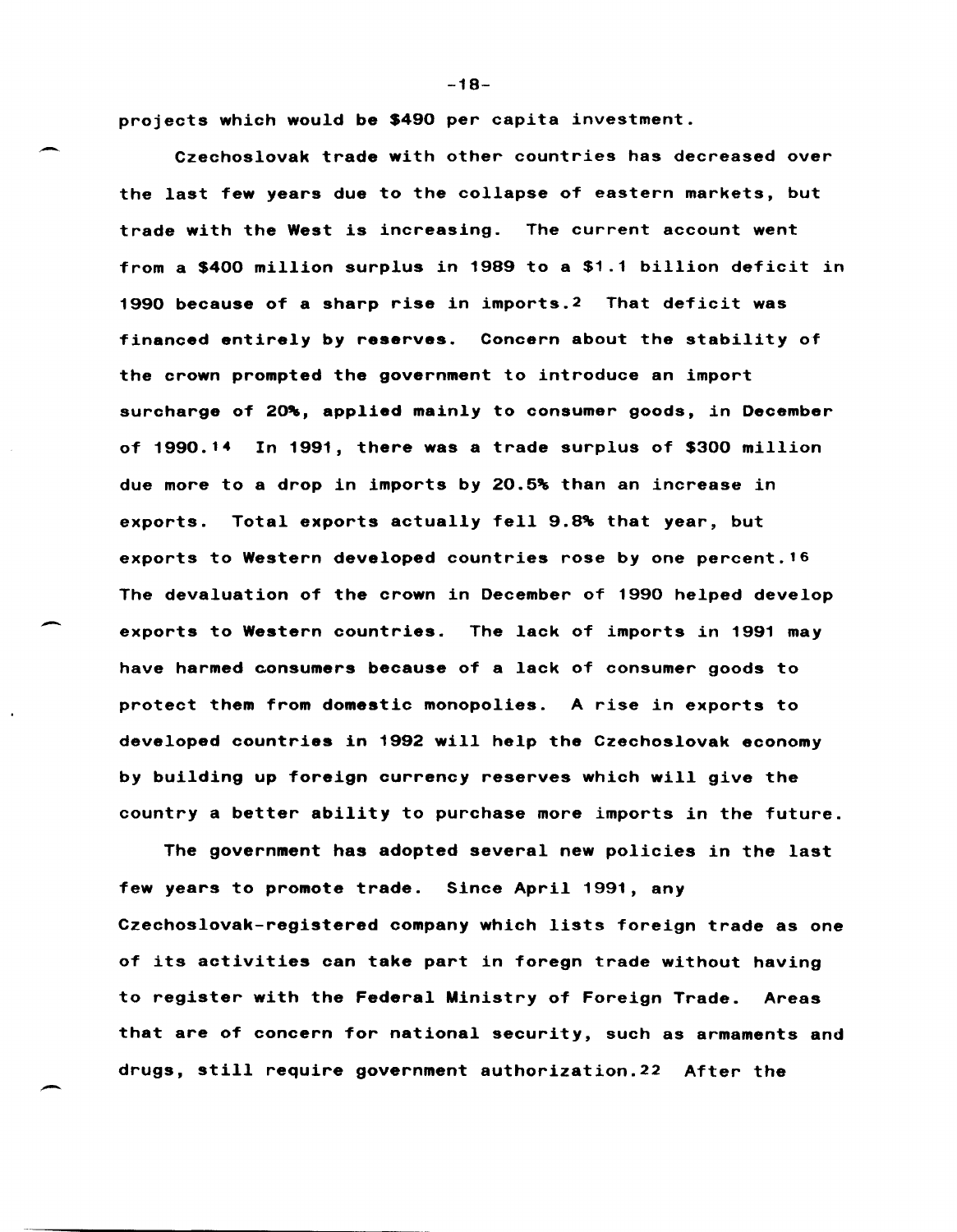revolution, Czechoslovakia joined the International Monetary Fund and the World Bank and began negotiations with the EC. Association agreements have been signed with both the EC and EFTA which provide for the removal of trade barriers. A free trade agreement is being negotiated with Hungary and Poland, and other trade agreements have been made with most of the former Soviet states. Czechoslovakia has also signed bilateral investment treaties with 26 countries to attract foreign investment.25

### **INTERNATIONAL AID**

Of all the difficulties that can occur during economic reform, financial hardships are the most challenging to solve. It is with the help of bilateral and multilateral foreign assistance that countries such as Czechoslovakia, Poland, and Hungary are able to overcome these financial problems and focus on making reforms. Czechoslovakia has been offered the least amount of commitments for foreign assistance (\$1,303,200,000) of the three Central European countries. Commitments have been offered for various purposes such as the environment (\$38 mil.), training (\$10 mil.), agriculture (\$0.2 mil.), non-project assistance (\$733.4 mil.), export credits (\$87 mil.), and private investment (\$0.5 mil.).26 Much of the assistance bears near-market terms of interst, but Czechoslovakia, having very low foreign debt prior to its revolution, should accumulate a net positive inflow of \$1-2 billion during 1990-1991.27

-19-

-

-.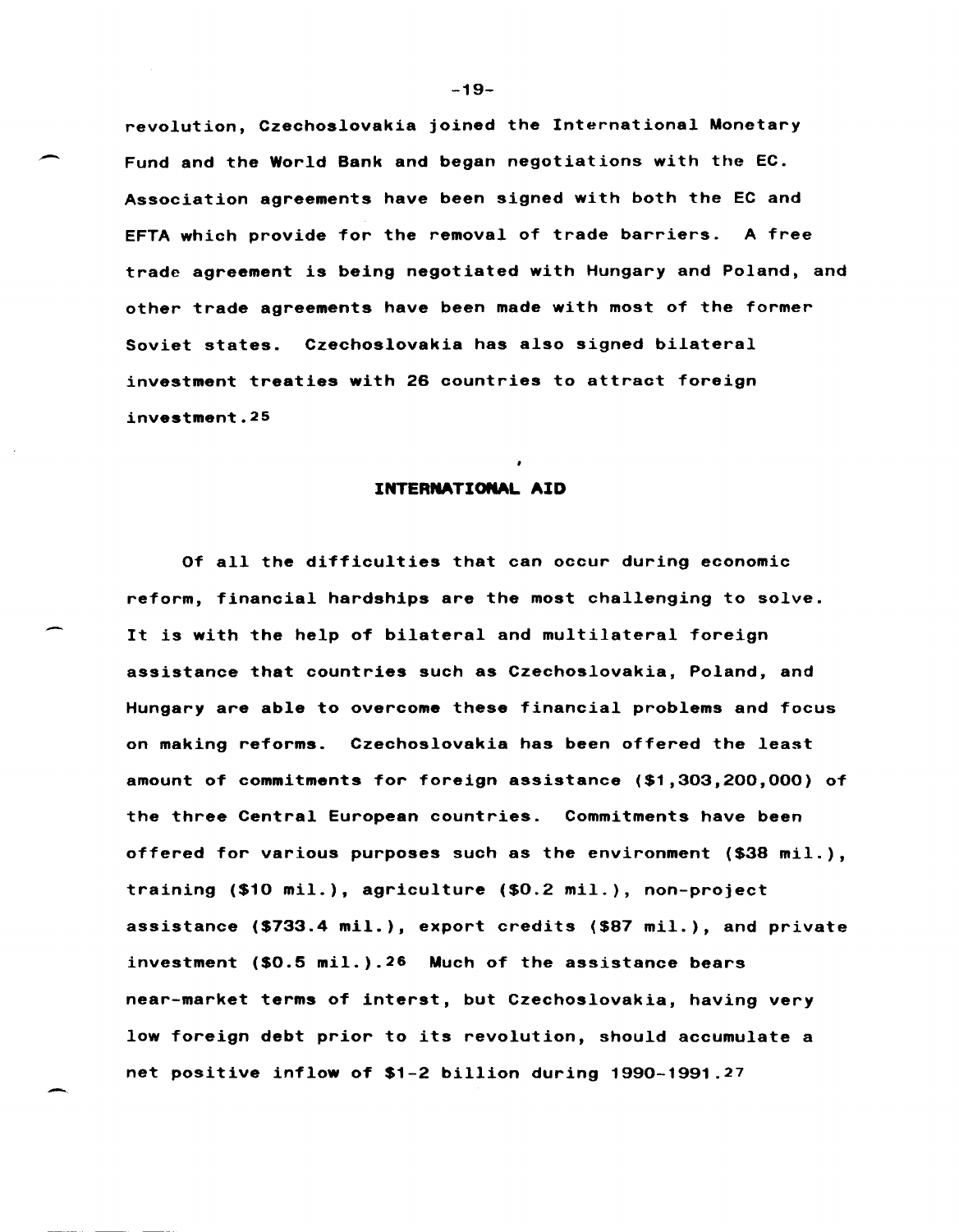The World Bank is signing structural adjustment loans to Central Europe for the purposes of enterprise reform and privatization, financial sector restructuring, trade liberalization, assistance to unemploed workers, and balance of payments assistance. 28 The EC has developed a program to aid these nations in five specific areas: 1) improving access to Western markets; 2) providing humanitarian and food aid; 3) providing technical training; 4) establishing programs for environmental protection and rehabilitation; and 5) extending loans for economic and investment restructuring. 29

The OECD lowered Czechoslovakia's status from a "low debt" to a "moderately indebted country· due to financial assistance it has recieved in the last few years. 3D Even so, the country has a greater flexibility in borrowing abroad than Poland and Hungary who are tightly constrained by their existing debts. If Czechoslovakia can improve its trade with other countries, its debt ratio is sure to improve.

#### IMPLICATIONS FOR THE FUTURE

Because the two republics have such different economic backgrounds, reforms and the severing of the Federation will cause different effects in both areas. Slovakia tends to have more large, monopolistic and inefficient state interprises, a higher unemployment rate, less foreign investment, and depends more on trade with other Eastern European countries than the Czech Republic. The Slovaks, being enthusiastic about the break

-

-20-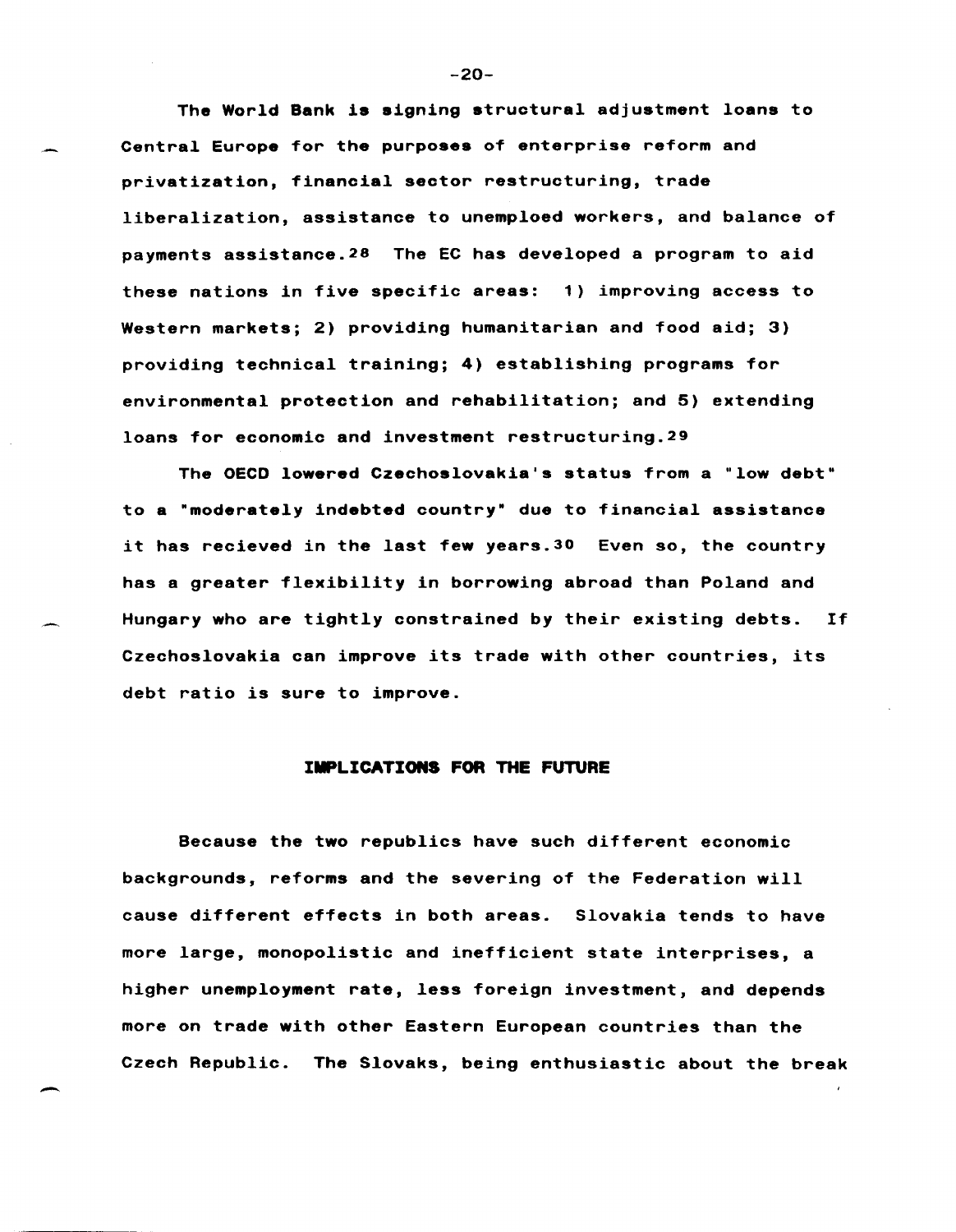up of the country, plan to slow down privatization, give the government greater control over the economy, and use subsidies to keep ailing state enterprises running. This slowing down of reforms will most likely give Slovakia problems *in* integrating itself with Western nations. Some foreign businesses have already complained that the Slovak government is not cooperative in approving investment proposals. This rejection of the West and of free market concepts may slowly widen the gap between the standard of living in the two republics.

The Czech Republic has so far proved that it is quickly on its way to becoming a free market economy. Now that Slovakia has decided to go its separate way, the Czech Republic will probably find that additional reforms are made quicker, smoother, and more successful without the two republics disputing. The Czech people must accept the fact that this transition will require hard work from everyone involved and that benefits will not be seen overnight. The Czech government has done a wonderful job keeping the bad effects of reform, like inflation and unemployment, under control, but needs to keep planing very carefully to avoid future problems.

The U.S. and the Western European countries will also benefit from the transition of the Czech Republic. Through trade and investment, these countries can take advantage of the inexpensive goods and labor present in the country. At the same time, these more developed countries can help speed up development in the Czech Republic by giving management and technical expertise and foreign currency, and by futher opening

-

-21-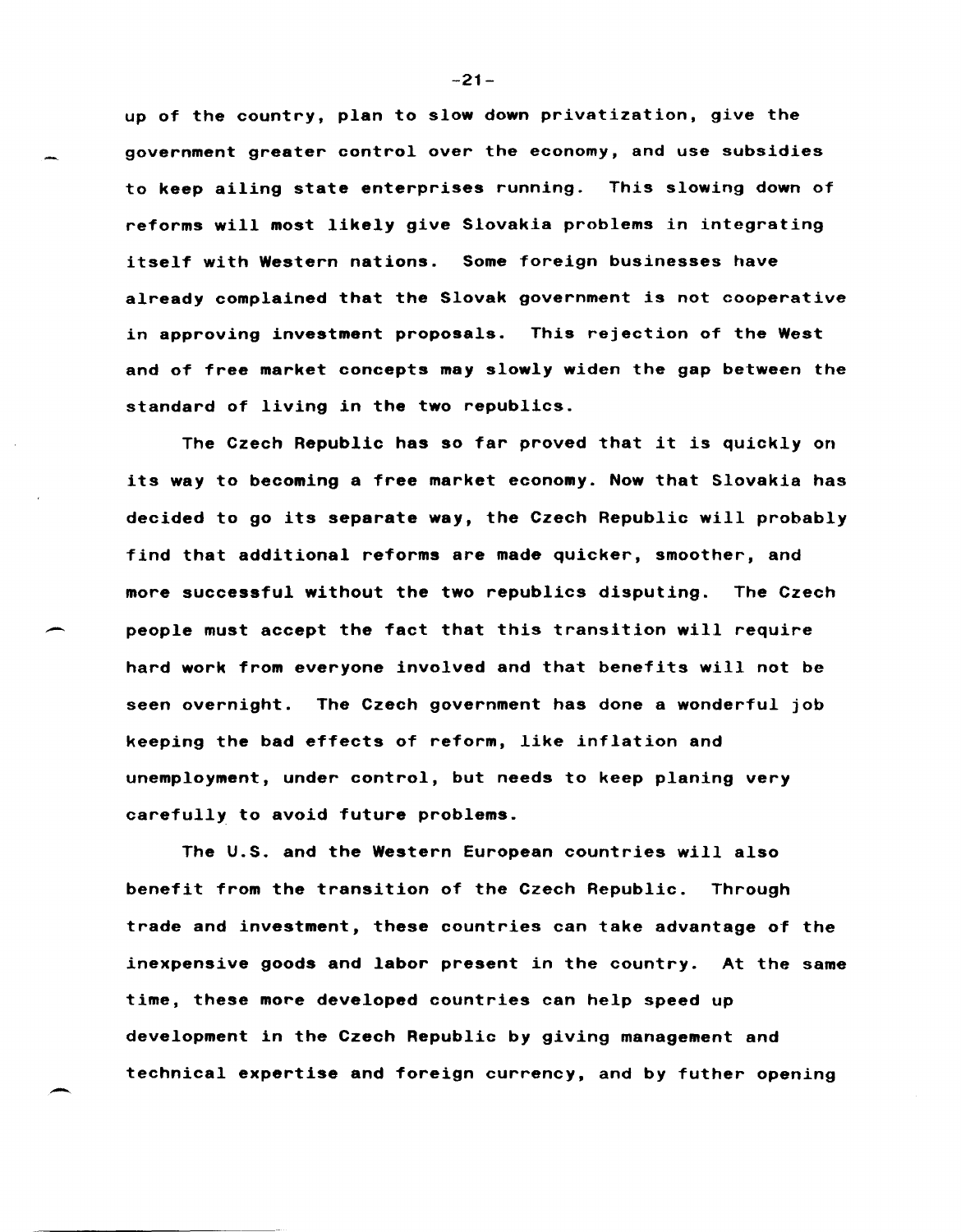Western markets to trade with Eastern Europe.

-

 $\overline{\phantom{0}}$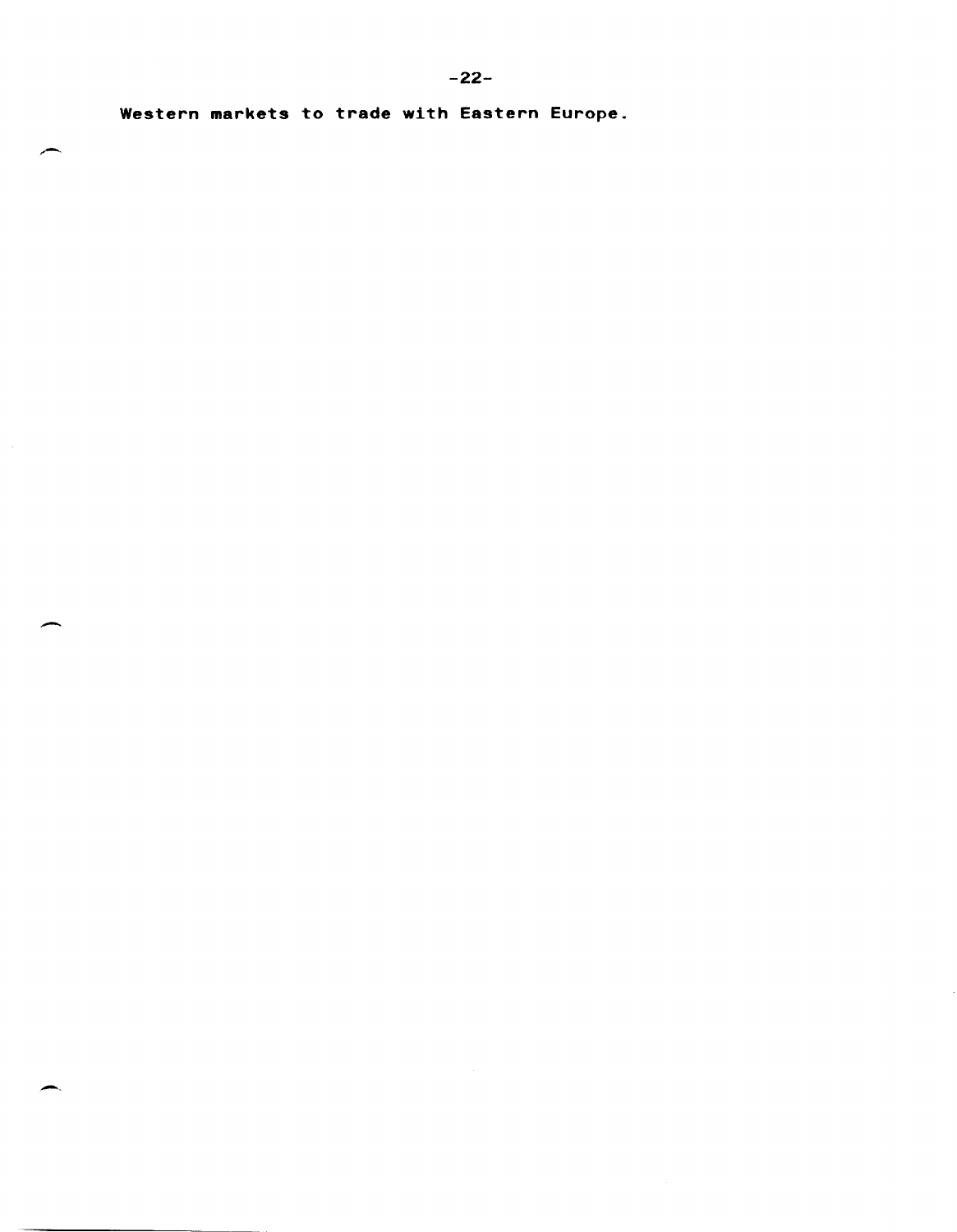#### END NOTES

- Czechoslovakia: a country study, Federal Research Division, Library of Congress, 1989.
- 2 Koromzay, Val, "The Czech and Slovak Federal Republic," OECD Observer, Feb./March 1992, p.35.
- 3 Beedham, Brian, "They need to, and they can," The Economist, Aug. 12, 1989, p.S13.
- 4 Zelenka, Ivan, "Czechoslovakia: the curtain rises on joint ventures," Accountancy, Aug. 1990, p.70.
- 5 Green, Peter S., "Low supplies, low quality," Advertising Age, Feb. 19, 1990, p.40.
- 6 Carrington, Tim, "Slovak Struggle: Swords to Plowshares,· Wall Street Journal, Oct. 16, 1991, p.A13 col.1.
- 7 "Lengthening Odds," The Banker, Sept. 1990, p.16.
- 8 "A conversation with Milton Friedman at the Prague School of Economics," Columbia Journal of World Business, Spring 1991, p.15.
- 9 Rosenberger, Chandler, "After Velvet, Iron..." National Review, July 6, 1992, p.22.
- 10 U.S. Department of Commerce, Foreign Economic Trends, "Czech and Slovak Federal Republic," 1992, p.5.
- <sup>11</sup>"A guide to the new east,", Euromoney Supplement, Feb. *1992, p.18.*
- 12 Morais, Richard C., "Forward to the Past," Forbes, May 28, 1990, p.86.
- 13 U.S. Department of Commerce, Foreign Economic Trends, "Czech and Slovak Federal Republic," 1992, p.3.
- 14 Koromzay, Val, "The Czech and Slovak Federal Republic,· OECD Observer, Feb./March 1992, p.36.
- 15 Holman, Richard L., "Czechoslovak Credit Curbs,· Wall Street Journal, June 29, 1992, p.A6, col.3.
- 16 U.S. Department of Commerce, Foreign Economic Trends, "Czech and Slovak Federal Republic," 1992, p.7.
- 17 U.S. Department of Commerce, International Trade Administration, Czechoslovakia New Foreign Exchange Regime,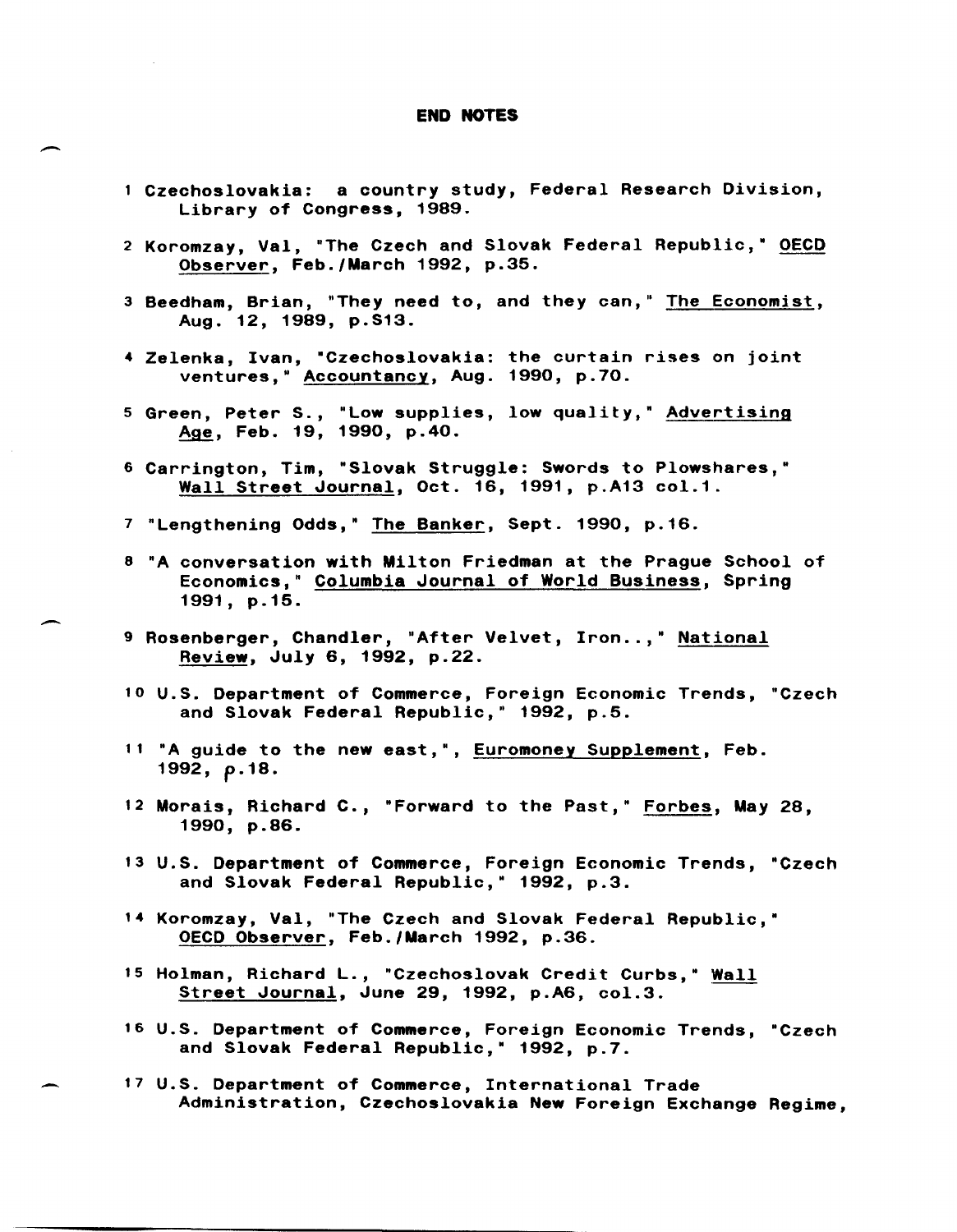- <sup>18</sup>U.S. Department of Commerce, International Trade Administration, Czechoslovakia New Foreign Exchange Regime p.1.
- 19 U.S. Department of Commerce, Foreign Economic Trends, "Czech and Slovak Federal Republic," 1992, p.9-10.
- 20 "Creating the Invisible Hand," The Economist, May 11, 1991, p.63.
- 21 Schares, Gail E., "A country divided that can stand," Business Week, July 27, 1992, p.43.
- 22 "A guide to the new east," Euromoney Supplement, Feb. 1992, p.18.
- 23 Koromzay, Val, "The Czech and Slovak Federal Republic," OECD Observer, Feb./March 1992, p.35.
- 24 U.S. Department of Commerce, Foreign Economic Trends, "Czech and Slovak Federal Republic," 1992, p.6.
- 25 U.S. Department of Commerce, Foriegn Economic Trends, "Czech and Slovak Federal Republic," 1992, p.8.
- 26 Feinberg, Richard E., "Paltry Aid to Central Europe," Challenge, Jan.-Feb. 1992, p.37.
- 27 Feinberg, Richard E., "Paltry Aid to Central Europe," Challenge, Jan.-Feb. 1992, p.38.
- 28 Feinberg, Richard E., "Paltry Aid to Central Europe," Challenge, Jan.-Feb. 1992, p.39.
- <sup>29</sup>Feinberg, Richard E., "Paltry Aid to Central Europe,· Challenge, Jan.-Feb. 1992, p.40.
- 30 Feinberg, Richard E., "Paltry Aid to Central Europe, " Challenge, Jan.-Feb. 1992, p.43.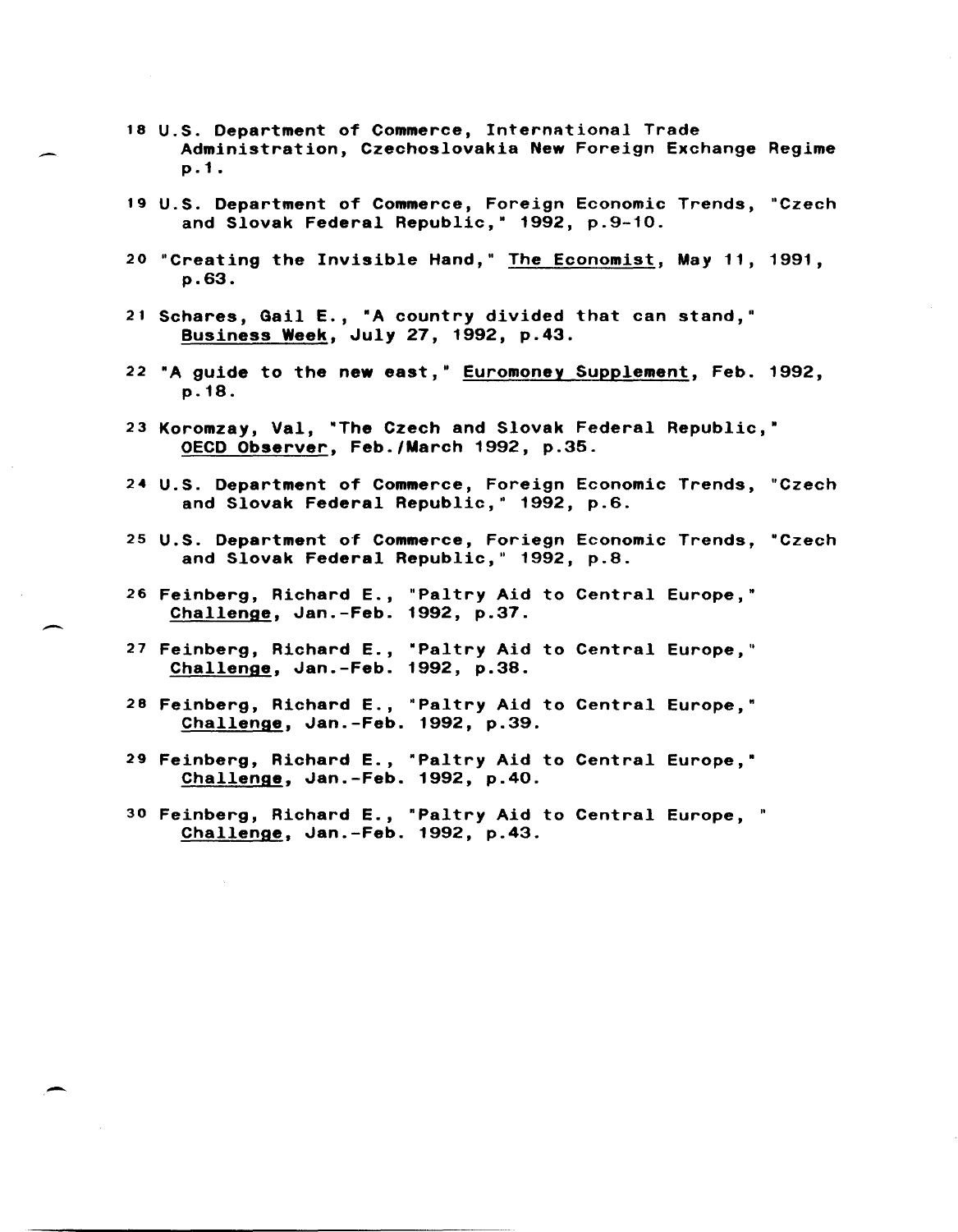#### **BIBLIOGRAPHV**

- "A conversation with Milton Friedman at the Prague School of Economics," Columbia Journal of World Business, Spring 1991, p.15-17.
- "A guide to the new east," Euromoney Supplement, Feb. 1992, p.18.
- Beedham, Brian, "They need to, and they can," The Economist, Aug. 12, 1989, p.S13-14.
- Bohrer, Linda D., "Eastern reforms show results," Wall Street Journal, July 5, 1991, p.A4, col.6.
- Carrington, Tim, "Czechoslovakia's bad-debt dump offers an outlet for post-communist economy," The Wall Street Journal, June 15, 1992, p.B6B, col.1.
- Carrington, Tim, "Slovak struggle: swords to plowshares," The Wall Street Journal, Oct. 16, 1991, p.A13, col.1.
- "Creating the invisible hand," The Economist, May 11, 1991, p.63-65.
- "Czechoslovakia-I.M.F.," The New York Times, April 30, 1990, p.C6, col.4.
- Engleberg, Stephen, "Czechoslovakia's other charismatic Vaclav," The New York Times, May 3, 1992, p.F11, col.1.
- Fairlamb, David, "Instant capitalism," Institutional Investor, May 1990, p.125-127.
- Feinberg, Richard E., "Paltry aid to Central Europe," Challenge, Jan-Feb. 1992, p.36-43.
- Foulds, Diane, "Prague debates privatization," The Christian Science Monitor, Feb. 21, 1990, p.4, col.2.
- Frankel, Glenn, "Czechs head West to pitch privatization of industries," The Washington Post, June 14, 1991, p.A23, col.1.
- Friedman, Thomas L., "4 in East Europe to get major aid from the West," The New York Times, July 5, 1990, p.A1, col.6.
- Green, Peter S., "Economic hope flares for Czechs; but marketplace revival may be slow," Advertising Age, Dec. 14, 1989, p.4.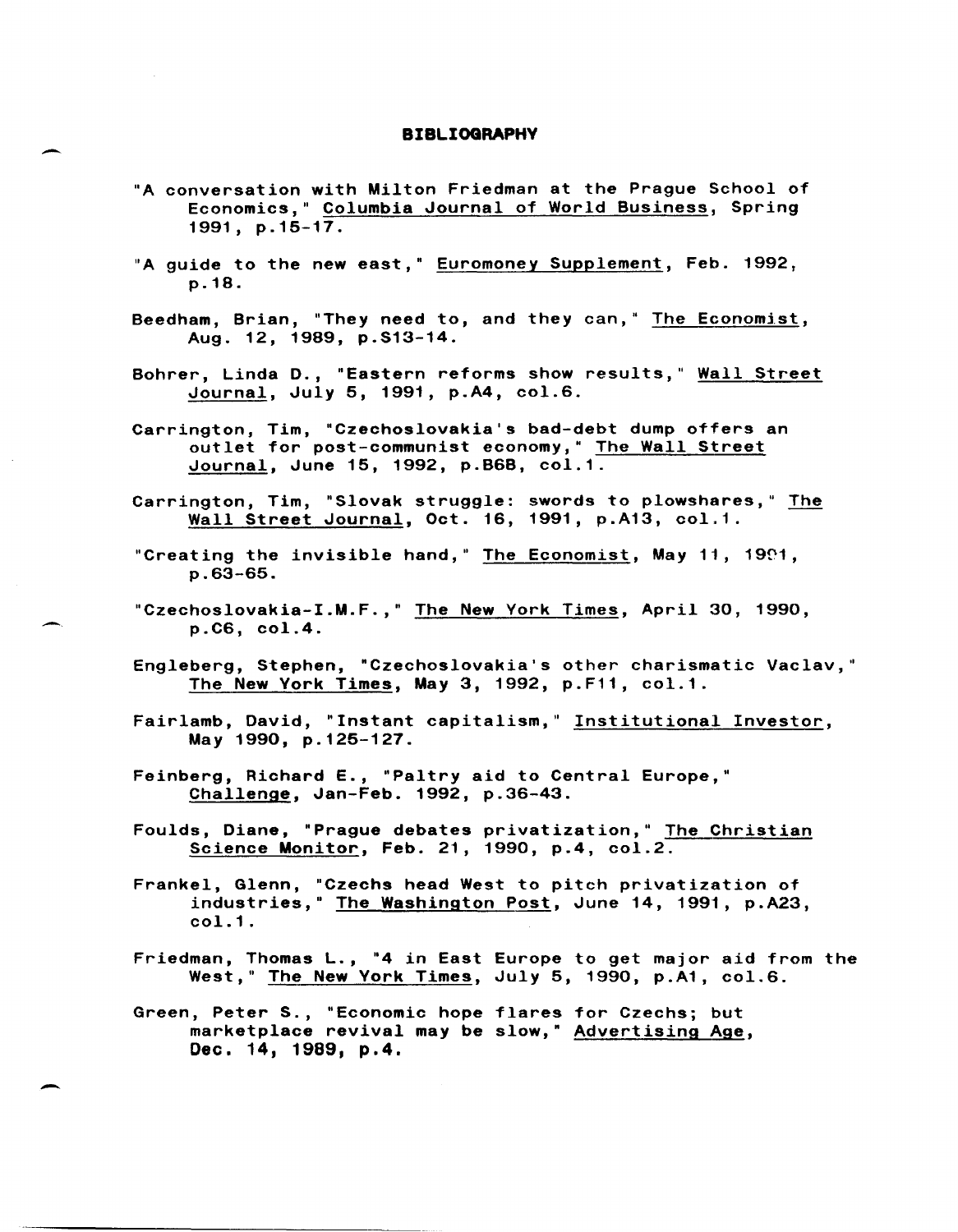- Green, Peter S., "Low supplies, low quality; Czechs buy Western goods ... if they can get money," Advertising Age, Feb. 19, 1990, p.40-41.
- Holman, Richard L., "Czechoslovak credit curbs," The Wall Street Journal, June 29, 1992, p.A6, col.3.
- Holman, Richard L., "Czechoslovak foreign exchange," The Wall Street Journal, Aug. 26, 1992, p.A6, col.4.
- Koromzay, Val, ·Spotlight on the Czech and Slovak Federal Republic," OECD Observer, Feb-March 1992, p.35-37.
- "Lengthening Odds," The Banker, Sept. 1990, p.16-17.
- Library of Congress, Czechoslovakia; a country study, Federal Research Division, 1989.
- McCord, Jeffrey R., "A pivotal for Prague?" Barron's, March 12, 1990, p.39.
- Morais, Richard C., "Forward to the past," Forbes, May 28, 1990, p.86-90.
- "Prague issues economic figures," The Wall Street Journal, June 15, 1992, p.A10, col.3.
- Rosenberger, Chandler, "After velvet, iron...," National Review July 6, 1992, p.22-23.
- Rusek, Antonin, "Industrial growth in Czechoslovakia 1971-1985: total factor productivity and capital-labor substitution," Journal of Comaparative Economics, June 1989, p.301-313.
- Schares, Gail E., "A country divided that can stand," Business Week, July 27, 1992, p.43-44.
- Schares, Gail E., "The widening gulf between east- and east," Business Week, April 20, 1992, p.51.
- Tagliabue, John, "Czechoslovaks' big stock gamble," The New York Times, Nov. 19, p.C1, col.3.
- Tagliabue, John, "Sign on capitalist road--recession," The New York Times, Feb. 25, 1992, p.A6, col.4.
- Toth, Robert C., "Kmart buys up a dozen department stores in Czechoslovakia," Los Angeles Times, May 8, 1992, p.D12, col.1.
- "Tourism tops the shopping list," Euromoney, April 1990, p.58-60.